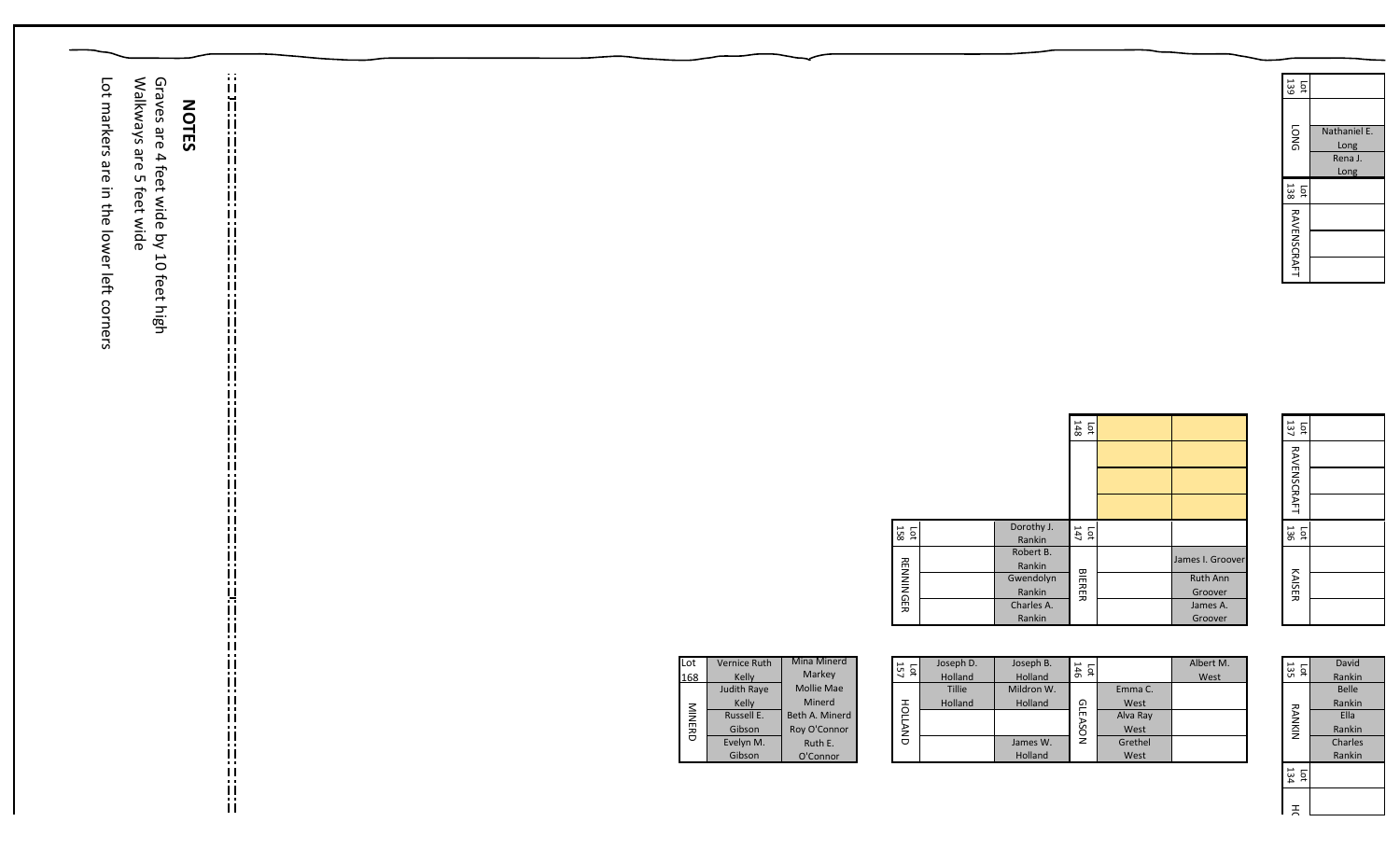Chalk Hill-Ohiopyle Road, Chalk Hill **Chalk Hill-Ohiopyle Road, Chalk Hill** 

## CHRIST LUTHERAN CHUR **CHIRIST LU** Œ IERAN CHIOR

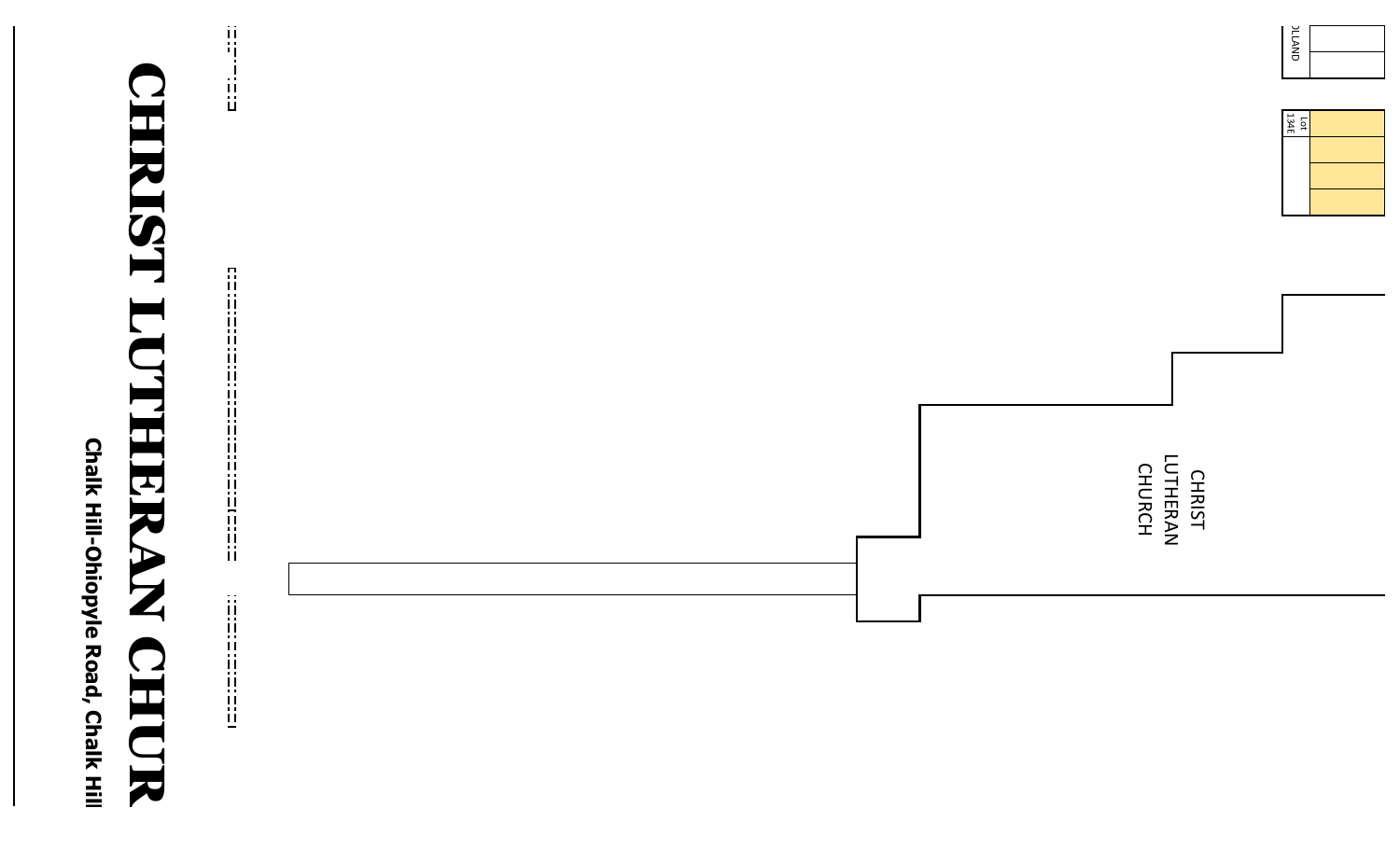|  | Lot<br>189             |                 |            |
|--|------------------------|-----------------|------------|
|  |                        |                 |            |
|  | BRYNER                 | Olive T.        |            |
|  |                        | <b>Bryner</b>   |            |
|  |                        | Dalton E.       |            |
|  |                        | <b>Bryner</b>   |            |
|  | Lot<br>$\frac{1}{188}$ | Emmette A.      |            |
|  |                        | Christy         |            |
|  |                        | Mary E. Christy | Oliver     |
|  | <b>CHRISTY</b>         |                 | Sproul     |
|  |                        |                 | Matilda M. |
|  |                        |                 | Sproul     |
|  |                        |                 |            |
|  |                        |                 |            |

| Lot<br>$\frac{1}{187}$ |               |               |
|------------------------|---------------|---------------|
|                        |               | Leona M.      |
|                        |               | Smith         |
| <b>NISE</b>            |               | Weldon C.     |
|                        |               | Smith         |
|                        | G. Ellen      | Jessie L.     |
|                        | Wyckoff       | Smith         |
| lot<br>186             | Roy S.        | William H.    |
|                        | <b>Thomas</b> | <b>Thomas</b> |
|                        | Sara M.       | Mabel M.      |
|                        | <b>Thomas</b> | <b>Thomas</b> |
|                        | Dean C.       | Karl E.       |
|                        | Hassenplug    | Wise          |
| THOMAS-THOMAS-<br>WISE |               | Pearl I.      |
|                        |               | Wise          |

177 Lot

176 Lot

LEE NATIONS SMITH

SMITH

 $\overline{\mathbb{H}}$ 

175 Lot

Ada Carr Lee

> Denzell Smith

Cleo Smith Wilson

Sarah Ann Lafferty

Jason Andrew Lafferty

Lawrence S. Thompson

Charles B. Lee

Marah E. Lee

Alvin Smith

Nellie L. Smith

Mary J. Smith

Donald E. Thomas

Denise Rae Orndorff

DURNO

164 Lot

|  | Virginia A. |
|--|-------------|
|--|-------------|

| Lot            |                        |            |
|----------------|------------------------|------------|
|                |                        | John A.    |
|                |                        | Waters     |
|                |                        | Mary E.    |
| <b>WATERS</b>  |                        | Waters     |
|                |                        |            |
| Lot<br>166     |                        | Henry H.   |
|                |                        | Wiggins    |
| <b>WIGGINS</b> | John H.                | Huldah     |
|                | Wiggins                | Wiggins    |
|                | Anna B.                | Harriet R. |
|                | Wiggins                | Wiggins    |
|                |                        |            |
|                |                        |            |
|                |                        |            |
|                |                        |            |
|                |                        |            |
|                |                        |            |
|                |                        |            |
|                |                        |            |
|                |                        |            |
|                |                        |            |
|                |                        |            |
|                |                        |            |
|                |                        |            |
| Lot<br>165     |                        |            |
|                | William H.             |            |
|                | Durno<br>Mary Thompson |            |
| DNANO          | Durno                  |            |

| 951<br>ĔД      | John H.             |                | 145       | John E.           | John          |
|----------------|---------------------|----------------|-----------|-------------------|---------------|
|                | Menhart Sr.         |                | ĔΩ        | Menhart Sr.       | Menhart       |
|                | Ruth A.             | Rachel         |           | <b>John Harry</b> | Katherine     |
|                | Menhart             | <b>Menhart</b> |           | Menhart Jr.       | Menhart       |
| <b>MENHART</b> |                     | Henry          | McCULLY   | Mary Lou Chipps   | John Jr.      |
|                |                     | Menhart        |           | Menhart           | Menhart       |
|                | Rena E.             |                |           | Sue Menhart       | Conrad        |
|                | Menhart             |                |           |                   | Menhart       |
| 155<br>ĒС      |                     | Albert R.      | 144<br>рÎ |                   | Elizabeth M.  |
|                |                     | Raymond        |           |                   | <b>Thomas</b> |
|                | Norval C.           | Emma J.        |           |                   | Samuel T.     |
|                |                     |                |           |                   |               |
|                | Raymond             | Raymond        |           |                   | <b>Thomas</b> |
|                | <b>Arthur Floyd</b> | Ara Ethel      |           |                   |               |
|                | Raymond             | Raymond        |           |                   |               |
| RAYMOND        | Frank               | Helen Evelyn   | NENHART   |                   |               |
|                | Raymond             | Raymond        |           |                   |               |

| $\frac{1}{13}$ |            |
|----------------|------------|
|                | John W.    |
|                | Sailor     |
|                | C. Downer  |
| SAILOR         | Sailor     |
| ន<br>ខេ        | Ralph      |
|                | Smith      |
|                | Edna       |
|                | Smith      |
| SMITH          | William A. |
|                | Smith      |
|                | Retha M.   |
|                | Smith      |

| 154<br>$\overline{5}$ | Frank O.<br>Ewing | Izzac T.<br>Ewing     | Lot<br>$143$                 | <b>Delbert</b><br>Sturm | Charles<br>Sturm         |
|-----------------------|-------------------|-----------------------|------------------------------|-------------------------|--------------------------|
|                       | J. David<br>Ewing | Jane Ewing<br>Lenhart |                              | Estella L.<br>Sturm     | Lucinda Belle<br>Sturm   |
| <b>EWING</b>          |                   | Minnie S.<br>Ford     | STURM                        |                         |                          |
|                       |                   | Ruth C.<br>Ford       |                              |                         |                          |
|                       |                   | Elizabeth H.<br>Ford  | 142<br>$\overline{5}$        |                         |                          |
|                       |                   |                       | <b>CUNNING</b><br><b>HAM</b> |                         | Charles B.<br>Cunningham |
|                       |                   |                       |                              |                         | Agnes<br>Cunningham      |
|                       |                   |                       |                              |                         | Frank<br>Cunningham      |

| 130<br>$\overline{5}$    | <b>Helen Lucille</b> |
|--------------------------|----------------------|
|                          | Gleason              |
|                          | <b>Edna Marion</b>   |
|                          | Gleason              |
| GLEASON                  | Warren B.            |
|                          | Randlett             |
|                          | Doris H.             |
|                          | Randlett             |
| <b>129</b><br>έ          |                      |
|                          |                      |
|                          |                      |
| <b>JEFFRIES-RANDLETT</b> |                      |

| John H.        | Huldah         |       |
|----------------|----------------|-------|
| <b>Wiggins</b> | <b>Wiggins</b> |       |
| Anna B.        | Harriet R.     |       |
| <b>Wiggins</b> | <b>Wiggins</b> |       |
|                |                |       |
|                |                |       |
|                |                |       |
|                |                |       |
|                |                |       |
|                |                | $+51$ |
|                |                |       |

David Thompson

153 Lot

| o<br>⋗ |  |
|--------|--|
|        |  |

133 Lot 133 Lot RANKIN LEWIS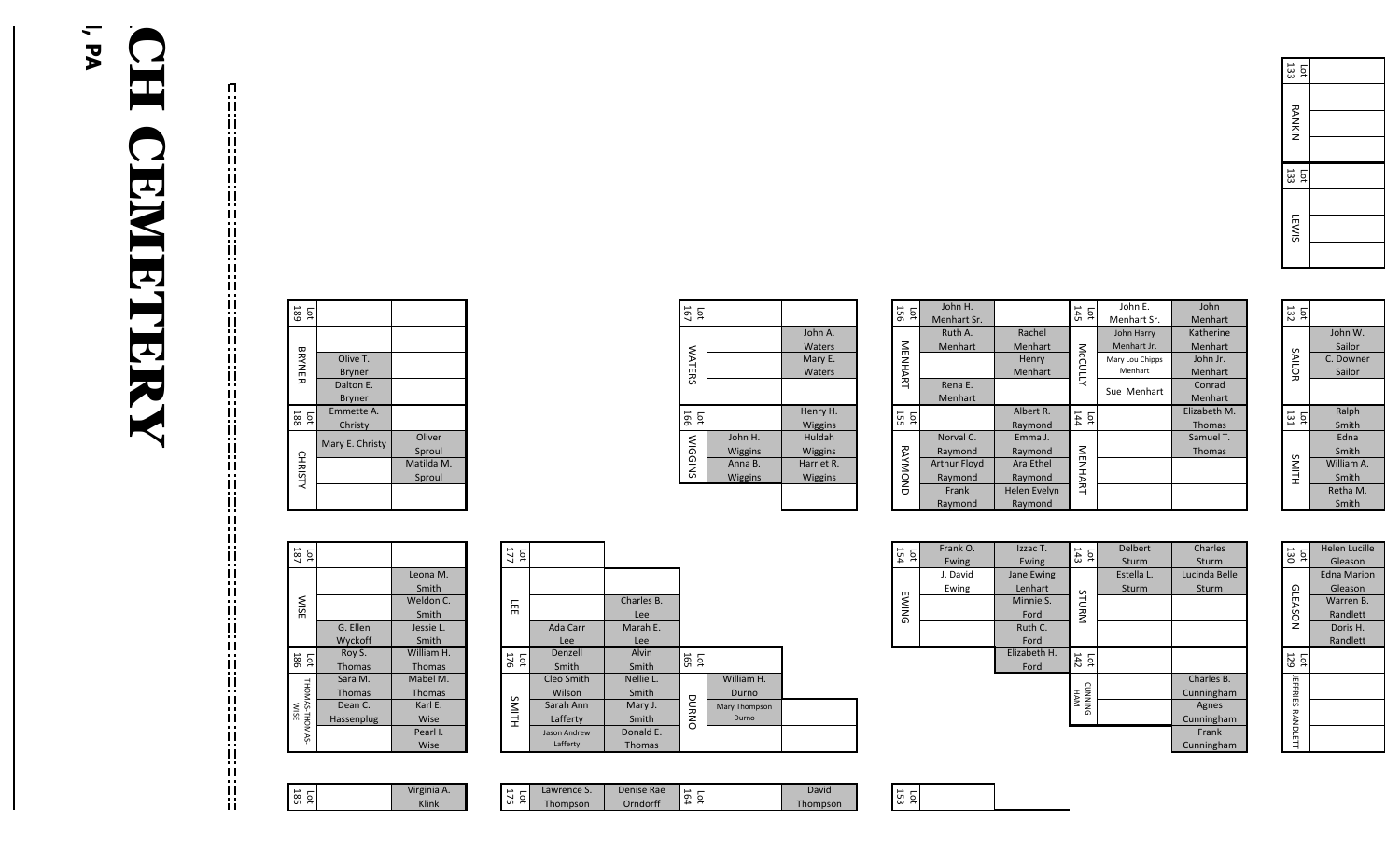

|               | Johney D.<br>Klink | John R. Klink                  |                 | Evelyn D.<br>Thompson |
|---------------|--------------------|--------------------------------|-----------------|-----------------------|
| GRAY          | Irene<br>Klink     | Eliza P. Klink<br>Giannopoulos | <b>THOMPSON</b> |                       |
|               | Mary M.<br>Klink   |                                |                 |                       |
| $\frac{1}{3}$ |                    |                                | 174<br>Lot      |                       |
|               |                    | Hannah V.<br>Ankrom            |                 |                       |
| <b>ANKRON</b> |                    | Hallie<br>Ankrom               | <b>BRYNER</b>   | Madeline<br>Fike      |
|               |                    | Sara T.<br>Ankrom              |                 | Donald<br>Fike        |

Edith P. Smith Winning

Carl Joseph Smith

Clyde Johnson Smith

Edith M. Watts Smith

> Anna Pearl Kacur

Earl Watts Smith

Lot 214

183 Lot

SMITH

213 Lot

|            | Evelyn D. | Samuel C.            |                 |           | Clara           |
|------------|-----------|----------------------|-----------------|-----------|-----------------|
|            | Thompson  | Thompson             |                 |           | Thompson        |
|            |           | <b>Lulu Thompson</b> |                 |           | Martha Irean    |
|            |           | Groover              |                 |           | Thompson        |
| THOMPSON   |           |                      | <b>THOMPSON</b> |           | Paul Harlan     |
|            |           |                      |                 |           | Thompson        |
| 174<br>Lot |           |                      | 163<br>Гat      | Margaret  | Margaret Ann F. |
|            |           |                      |                 | Wingrove  | Thompson        |
|            |           | Earl K.              |                 | Stephen   | Calvert         |
|            |           | <b>Bryner</b>        |                 | Kovalchik | Thompson        |
|            | Madeline  | Mary E.              |                 |           | Margaret G.     |
| BRYNER     | Fike      | <b>Bryner</b>        |                 |           | Thompson        |
|            | Donald    | Frances Lucinda      | <b>THOMPSON</b> |           | Kenneth         |
|            | Fike      | <b>Bryner</b>        |                 |           | Thompson        |

|  | 173<br>Ìо        |                  |                       | $rac{1}{162}$     | Arthur W.  | James D.       |
|--|------------------|------------------|-----------------------|-------------------|------------|----------------|
|  |                  |                  |                       |                   | Barclay    | <b>Mathias</b> |
|  |                  |                  | <b>France Richard</b> |                   | Helen Mae  | Sarah E.       |
|  |                  |                  | George                |                   | Barclay    | Anderson       |
|  | GEORGE           |                  | <b>France Matha</b>   | <b>LURNER</b>     | John H.    | R. Edward      |
|  |                  |                  | George                |                   | Turner     | Gales          |
|  |                  |                  | Margaret Eberly       |                   | Shirley J. | Edna Joyce     |
|  |                  |                  | George                |                   | Turner     | <b>Mathias</b> |
|  | 10t              | Lewis            | Ervin R.              | Lot $\frac{1}{2}$ | John       | Joseph C.      |
|  |                  | Mahallick Sr.    | Raymond Sr.           |                   | Custer     | Parker         |
|  |                  | Thelma G.        | Wilma J.              |                   | Ethel V.   | Ivy B.         |
|  |                  | <b>Mahallick</b> | Raymond               |                   | Custer     | Parker         |
|  | <b>MAHALLICK</b> |                  |                       | <b>RIGGIN</b>     | Ronald E.  |                |
|  |                  |                  |                       |                   | Riggin     |                |
|  |                  | Lawrence         |                       |                   | Frances M. |                |
|  |                  | Little           |                       |                   | Riggin     |                |
|  |                  |                  | Lot 216               |                   |            | Lot 218        |
|  |                  |                  | RAYMOND               |                   |            | <b>PARKER</b>  |

|           | Earl C.<br>Moser |          |                 |                |          |
|-----------|------------------|----------|-----------------|----------------|----------|
| Бокр      | Martha F.        | Ester    | 141.5           | William S.     |          |
|           | Moser            | Ford     | W               | <b>Bishoff</b> |          |
|           |                  | Frank S. | <b>MITCH</b>    | Cora E.        |          |
|           |                  | Ford     |                 | <b>Bishoff</b> |          |
| 152<br>Ìб |                  |          | 141<br>Lot      |                |          |
|           |                  |          |                 | Harry A.       | Archie   |
|           |                  |          |                 | Cromwell       | Cromwell |
| STURM     |                  |          |                 | Grace A.       | Bertha   |
|           |                  |          |                 | Cromwell       | Cromwell |
|           |                  |          | <b>CROMWELL</b> |                |          |

| 128<br>2W       | Virginia       |
|-----------------|----------------|
|                 | Deacon         |
| 128             | Leeman J.      |
| <b>p</b>        | Taggart        |
|                 | Ruth           |
|                 | <b>Taggart</b> |
| <b>McDOWELI</b> | Judith A.      |
|                 | <b>Taggart</b> |
|                 | Larry Lee      |
|                 | <b>Taggart</b> |

| 151<br>pс          | Dale Taylor<br><b>Jeffries</b> |                            | 140<br>140            |                                                             | Daniel C.<br>Raymond        |
|--------------------|--------------------------------|----------------------------|-----------------------|-------------------------------------------------------------|-----------------------------|
|                    | Delia M.<br><b>Jeffries</b>    |                            |                       | Gerald W. Raymond<br><b>Baby Raymnd</b><br>Naomi R. Raymond | <b>Ida Belle</b><br>Raymond |
| McDIFFITT-JEFFRIES | Taylor<br><b>Jeffries</b>      | Myrtle S.<br><b>Thomas</b> | RAYMOND               | Alice F. Raymond<br><b>Robert Raymond</b>                   |                             |
|                    |                                | Robert E.<br><b>Thomas</b> |                       |                                                             |                             |
| 219<br>Гot         | <b>Francis Earl</b><br>Morgart | Lawrence R.<br>Wallner     | 221<br>$\overline{p}$ |                                                             |                             |
|                    |                                | Noreen<br>Wallner          |                       |                                                             |                             |
| MORGART            |                                | Marcy<br>Cimino            | RAYMOND               |                                                             |                             |
|                    |                                |                            |                       |                                                             |                             |
|                    |                                | Lot 220<br>McCLAIN         |                       |                                                             | Lot 222<br>MENHART          |

| McDOWELL         | <b>Taggart</b><br>Judith A.<br>Taggart<br>Larry Lee<br>Taggart |
|------------------|----------------------------------------------------------------|
| 127<br>ĒС        | Patricia L.<br>Gleason                                         |
| GLEASON          |                                                                |
| 223<br><b>P</b>  | Robert E.<br>Astleford                                         |
| <b>ASTLEFORD</b> | <b>Alice May</b><br>Astleford                                  |

DRIVEV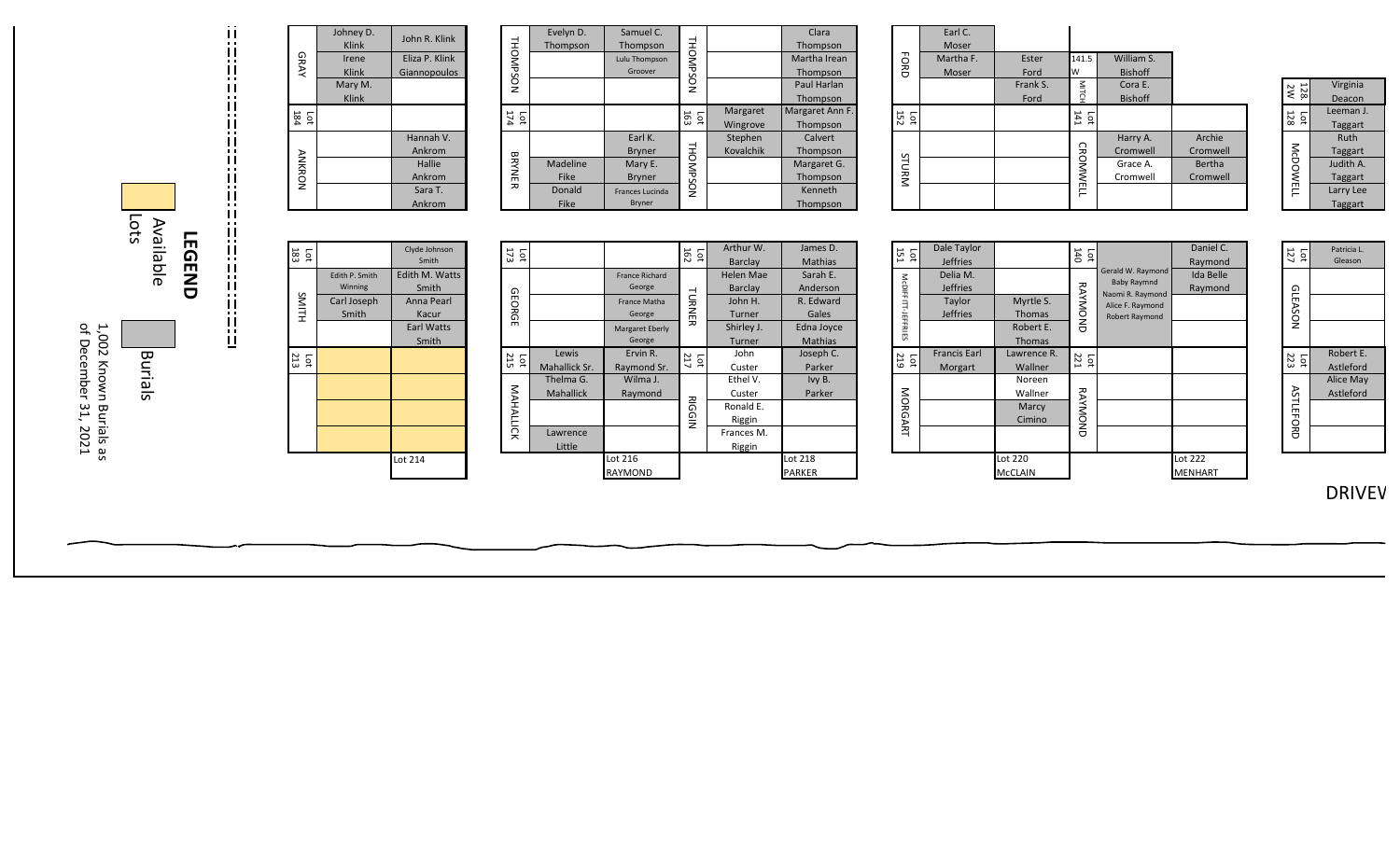| WOODED AREA | <b>WOODED AREA</b> |
|-------------|--------------------|
|             |                    |

| WOODED ARE |  |
|------------|--|
|------------|--|

| $rac{1}{126}$     |                   |                           |
|-------------------|-------------------|---------------------------|
|                   |                   |                           |
| <b>CLINGERMAN</b> |                   | Margaret L.<br>Clingerman |
|                   |                   |                           |
| $\frac{1}{12}$    |                   |                           |
|                   | Ollie K.<br>Hyatt |                           |
| <b>HYATT</b>      | John C.<br>Hyatt  |                           |
|                   |                   |                           |

| $\frac{60}{10}$   |  |  |
|-------------------|--|--|
|                   |  |  |
|                   |  |  |
|                   |  |  |
| $\frac{100}{100}$ |  |  |
|                   |  |  |
|                   |  |  |
|                   |  |  |

DRIVEWAY

|              |                 |                 | Dorothy         |
|--------------|-----------------|-----------------|-----------------|
|              | Lot<br>$124$    |                 | Holbrook        |
|              |                 |                 |                 |
|              |                 |                 |                 |
|              | HOLBROOK        | Charles R.      | Catherine       |
|              |                 | Adanitsch       | Smith           |
|              |                 | Charles W.      | Father          |
|              |                 | Holbrook        | Holbrook        |
|              | $\frac{1}{2}$   | John            | Minnie E. May   |
|              |                 | Holbrook        | <b>Holbrook</b> |
| John         |                 | Frank O.        | Harry F.        |
| Kaiser       |                 | Holbrook        | Holbrook        |
| Emma E.      |                 | Katherine E.    | Emma M.         |
| Kaiser       |                 | Haggerty        | Holbrook        |
|              | HOLBROOK        |                 | Alma D. Scott   |
|              |                 |                 |                 |
| John Paul    |                 | Joseph A.       | Oren L.         |
| Jackson      | $\frac{1}{12}$  | <b>McDowell</b> | <b>McDowell</b> |
| David Joseph |                 |                 |                 |
| Jackson      | <b>McDOWELL</b> |                 |                 |
| Zelda Mae    |                 |                 | Izora           |
| Jackson      |                 |                 | <b>McDowell</b> |
| Albert       |                 |                 | Florence        |

| Dorothy<br><b>Holbrook</b> | 107<br>$\overline{\mathsf{c}}$ |                | Elizabeth Ellen<br>Caton | $\overline{\mathsf{q}}$<br>88    |                  |                  |
|----------------------------|--------------------------------|----------------|--------------------------|----------------------------------|------------------|------------------|
|                            |                                | Dorothy Caton  | Thomas A.                |                                  |                  |                  |
|                            |                                | <b>Bennett</b> | Caton                    |                                  |                  |                  |
| Catherine                  | <b>CATON</b>                   | Florence M.    | W. Charolotte            |                                  |                  |                  |
| Smith                      |                                | Caton          | Caton                    |                                  |                  |                  |
| Father                     |                                | Luther D.      | Lewis Harold             | <b>HARWELL</b>                   |                  | Joel             |
| <b>Holbrook</b>            |                                | Caton          | Caton Sr.                |                                  |                  | Jacobs           |
| Minnie E. May              | La 12                          |                | Albert E.                | Lot<br>$\frac{1}{87}$            |                  | Miranda          |
| Holbrook                   |                                |                | Caton                    |                                  |                  | Jacobs           |
| Harry F.                   |                                | Jacob J. Caton | Harriet A.               |                                  |                  | Tamara           |
| <b>Holbrook</b>            |                                |                | Caton                    |                                  |                  | Harwell          |
| Emma M.                    | <b>CATON</b>                   | Elizabeth      | H. Elisworth             | <b>HARWELL</b><br><b>RODGERS</b> | David L. Rodgers | Steve            |
| Holbrook                   |                                | Caton          | Caton                    |                                  |                  | Harwell          |
| Alma D. Scott              |                                | Elsie Della    | <b>Edgar Earl</b>        |                                  | Kathy Ann        | Horace & Shirley |
|                            |                                | Caton          | Caton                    |                                  | Rodgers          | Harwell          |
|                            |                                |                |                          |                                  |                  |                  |

| Lot<br>88 |  |
|-----------|--|
|           |  |
|           |  |
|           |  |

| John Paul    | $\frac{1}{12}$  | Joseph A.       | Oren L.   |
|--------------|-----------------|-----------------|-----------|
| Jackson      |                 | <b>McDowell</b> | McDowell  |
| David Joseph |                 |                 |           |
| Jackson      |                 |                 |           |
| Zelda Mae    | <b>McDOWELL</b> |                 | Izora     |
| Jackson      |                 |                 | McDowell  |
| Albert       |                 |                 | Florence  |
| Rankin       |                 |                 | McDowelll |
|              | 121             | William F.      | Sarah J.  |
|              | ğ               | McCoy           | McCoy     |
|              |                 | Sarah J.        | James T.  |
|              |                 | McCoy           | McCoy     |
|              |                 |                 |           |
|              |                 |                 |           |
|              |                 |                 |           |

| <b>TON</b>              | Florence ivi.<br>Caton     | W. Charolotte<br>Caton | <b>HARWELL</b>      |                  |                  |
|-------------------------|----------------------------|------------------------|---------------------|------------------|------------------|
|                         | Luther D.                  | Lewis Harold           |                     |                  | Joel             |
|                         | Caton                      | Caton Sr.              |                     |                  | Jacobs           |
| ត្ត ក្នុ                |                            | Albert E.              | $\frac{1}{87}$      |                  | Miranda          |
|                         |                            | Caton                  |                     |                  | Jacobs           |
|                         | Jacob J. Caton             | Harriet A.             |                     |                  | Tamara           |
|                         |                            | Caton                  |                     |                  | Harwell          |
| <b>CATON</b>            | Elizabeth                  | H. Elisworth           |                     | David L. Rodgers | Steve            |
|                         | Caton                      | Caton                  | HARWELL-<br>RODGERS |                  | Harwell          |
|                         | <b>Elsie Della</b>         | <b>Edgar Earl</b>      |                     | Kathy Ann        | Horace & Shirley |
|                         | Caton                      | Caton                  |                     | Rodgers          | Harwell          |
|                         |                            |                        |                     |                  | James R.         |
| ក្នុ<br>វិញ             | Helen Virginia<br>McDowell |                        | ន គ្                |                  | Osler            |
|                         |                            | Susanna                |                     |                  | Goldie H.        |
| <b>MCDOWELL</b>         |                            | <b>McDowell</b>        |                     |                  | Osler            |
|                         |                            | Arthur                 | <b>OSLER</b>        |                  |                  |
|                         |                            | McDowell               |                     |                  |                  |
|                         |                            | Lillie B.              |                     |                  |                  |
|                         |                            | McDowell               |                     |                  |                  |
| Lot<br>$\frac{10}{104}$ | Elsie M.                   | Arthur L.              | ន ក្ន               |                  | John H. Dey      |
|                         | McDowell                   | McDowell Sr.           |                     |                  |                  |
|                         | Lewis                      | Edna I.                |                     |                  | Margerie E.      |
| ξ ≶                     | McDowell                   | McDowell               |                     |                  | Dey              |
|                         |                            |                        |                     |                  |                  |

| ី ក្ន              | Richard C.    |             |
|--------------------|---------------|-------------|
|                    | <b>Bryner</b> |             |
|                    | Margaret B.   | Blenda V.   |
|                    | <b>Bryner</b> | <b>Rice</b> |
|                    |               | James R.    |
|                    |               | <b>Rice</b> |
| <b>RICE-BRYNER</b> |               |             |
|                    | Clyde B.      |             |
|                    |               |             |
| ទី ក្ន             | Yowler        |             |
|                    | Ray D.        |             |
| $\preceq$          | Yowler        |             |
|                    |               |             |
|                    |               |             |

| Lot<br>42                     |                        | 20<br>$\overline{\mathsf{p}}$ |  | <b>20A</b><br>$\overline{\mathtt{q}}$ |
|-------------------------------|------------------------|-------------------------------|--|---------------------------------------|
| <b>NAN</b><br>ALL             |                        |                               |  |                                       |
| $\overline{\mathsf{p}}$<br>41 | Spencer T.<br>Provance | Ĕ<br>19                       |  | <b>La</b>                             |
|                               | Linda C.<br>Provance   |                               |  |                                       |
| BAILEY-STEBOK<br>PROVANCE     |                        |                               |  | <b>McDOWELL</b>                       |
|                               | Evelyn L.<br>Stebok    |                               |  |                                       |
| Lot<br>$\sharp$               |                        | Ъđ<br>$18\,$                  |  | La<br>S                               |
|                               |                        |                               |  |                                       |
| SUMEY                         |                        |                               |  | MILLER                                |
|                               |                        | HULL                          |  |                                       |

| ĔΩ<br>39                      |            |                     | 17<br>$\overline{5}$ | Russell L. |                      | Lot<br>$17A$ |
|-------------------------------|------------|---------------------|----------------------|------------|----------------------|--------------|
|                               |            |                     |                      | Newcomer   |                      |              |
|                               |            | Frances M.          |                      | Peggy L.   |                      |              |
|                               |            | Sumey               |                      | Newcomer   |                      |              |
| SUMEY                         | Herbert F. | Lewis A. Sumey      | KING-NEWCOMER        |            | William Chiristopher | MARTIN       |
|                               | Sumey Sr.  |                     |                      |            | <b>King</b>          |              |
|                               | Carol W.   | <b>Thelma Sumey</b> |                      |            | <b>Dorcas Elaine</b> |              |
|                               | Sumey      |                     |                      |            | <b>King</b>          |              |
| 38<br>$\overline{\mathtt{q}}$ |            | Ray O.              | Ĕф<br>16             |            |                      | Lot<br>16A   |
|                               |            | Yowler              |                      |            |                      |              |
|                               |            | Ida B.              |                      |            | Earl J.              |              |
| 유                             |            | Yowler              | ତ୍ୟ                  |            | Galloway             | cuni         |
|                               |            |                     |                      |            |                      |              |
|                               |            |                     |                      |            |                      |              |
|                               |            |                     |                      |            |                      |              |
|                               |            |                     |                      |            |                      |              |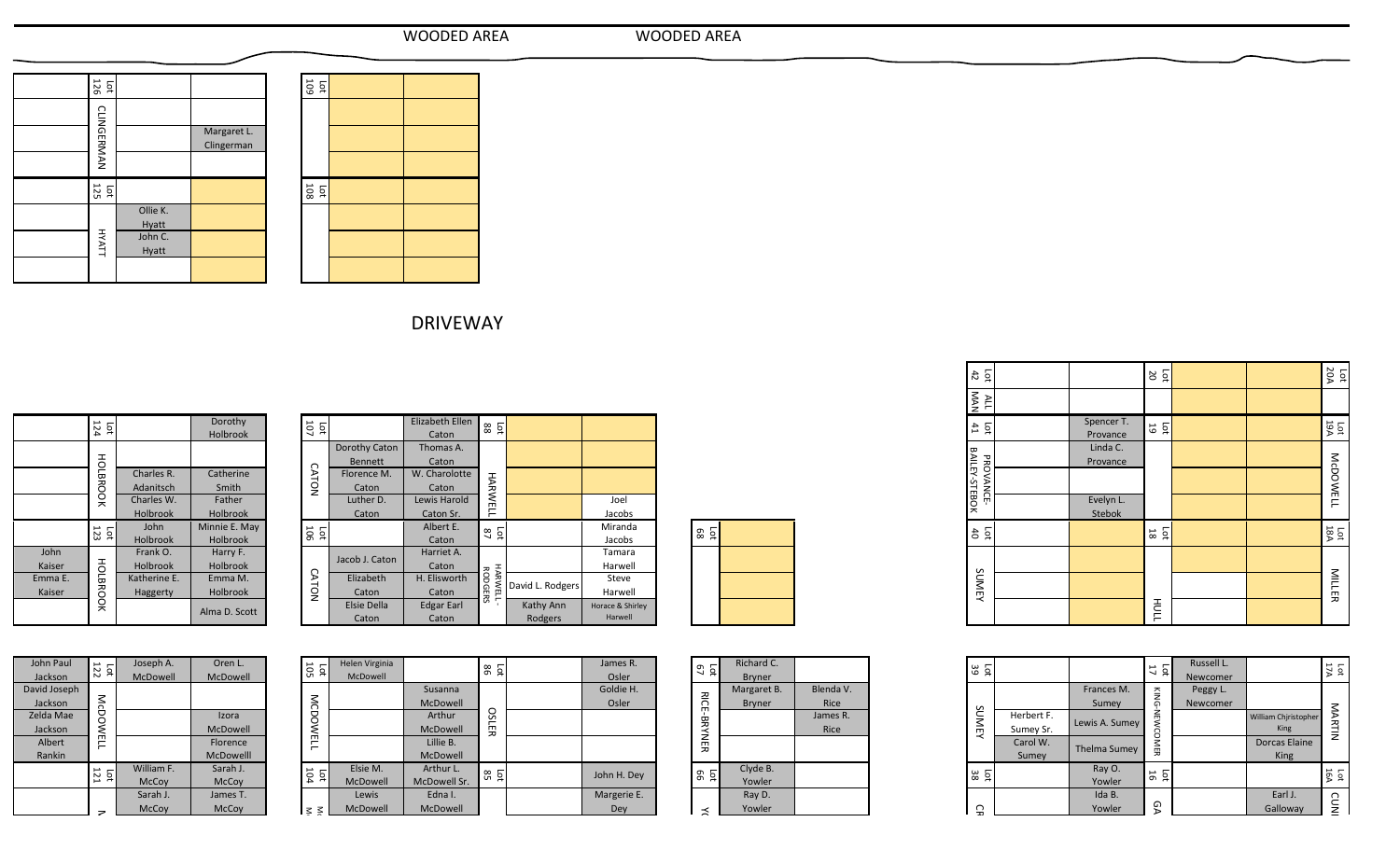|               | ਨੇ | George A.<br><b>McCov</b> |                |  |
|---------------|----|---------------------------|----------------|--|
| J. W. Holland |    |                           | James<br>Irwin |  |

|               | Goldie M. | Leslie A.   | 뮤 |                 |
|---------------|-----------|-------------|---|-----------------|
| <b>DOWELL</b> | McDowell  | Harbarger   |   |                 |
|               |           | Caroline R. |   | Betty L. Morris |
|               |           | Harbarger   |   |                 |

McDOWELL

CDOWELL<br>CDOWELL

| <b>OWLER</b> | Stella | Clayton |
|--------------|--------|---------|
|              | Yowler | Rush    |
|              |        |         |
|              |        |         |

| ~ |  |  |                             |           |
|---|--|--|-----------------------------|-----------|
|   |  |  | Dorothy Wirsing<br>Galloway | $\bar{z}$ |
|   |  |  |                             |           |
|   |  |  |                             |           |
|   |  |  |                             |           |

|  | 120<br>Б      | Charles B.    | Rose N.   |
|--|---------------|---------------|-----------|
|  |               | <b>Nelson</b> | Woodard   |
|  |               |               | Maggie M. |
|  | <b>NELSON</b> |               | Nelson    |
|  |               | Marie E.      |           |
|  |               | <b>Nelson</b> |           |
|  |               |               |           |
|  |               |               |           |

| DOWELL-<br>DOWELL | Goldie M.<br>McDowell | Leslie A.<br>Harbarger<br>Caroline R.<br>Harbarger           | 员                |                                         | Betty L. Morris                          |
|-------------------|-----------------------|--------------------------------------------------------------|------------------|-----------------------------------------|------------------------------------------|
| $\frac{1}{103}$   |                       | John M.<br>Dennis                                            | Lg $\frac{1}{3}$ | Laura K.<br>Sumey                       |                                          |
| <b>DENNIS</b>     |                       | <b>Mary Ellen</b><br>Dennis<br>James W.<br>Dennis            | SUMEY            | Harold A.<br>Sumey<br>Sarah J.<br>Sumey | Arthur L.<br>Sumey<br>M. Myrtle<br>Sumey |
| $\frac{1}{102}$   |                       | Calvin L.<br>Conn                                            | នី និ            |                                         |                                          |
| <b>CONN</b>       |                       | Maude M.<br>Conn<br><b>Betsy</b><br>Conn<br>Clarance<br>Conn | BAKER            |                                         |                                          |

|                | <b>Stella</b>  | Clayton      |
|----------------|----------------|--------------|
| OWLER          | Yowler         | Rush         |
|                |                |              |
|                |                |              |
| ង ក្ន          | Ross           | Junior       |
|                | Wirsing        | Williams     |
|                | Elmira         | Edward C.    |
|                | Wirsing        | Williams     |
| <b>RICHIE</b>  | Altha A.       | John K.      |
|                | <b>Wirsing</b> | Wirsing      |
|                | Clarence R.    | Margerie     |
|                | Wirsing        | Wirsing      |
| La<br>a        | Ira W.         | Nathaniel I. |
|                | Chrise         | Chrise       |
|                | A. Louise      | Margery M.   |
|                | Chrise         | Chrise       |
|                |                | William B.   |
| <b>CHRISE</b>  |                | Sproul       |
|                |                | Andrew J.    |
|                |                | Sproul       |
|                |                |              |
| ង ក្ន          |                | Joseph       |
|                |                | Jackson      |
|                |                | Mary G.      |
|                |                | Jackson      |
| <b>JACKSON</b> |                | Joseph Sr.   |
|                |                | Jackson      |
|                |                |              |

Gibson

Nellie Gibson

Mary Ann Clingerman

| $\frac{1}{37}$    | Andrew A.<br>Corristan | Ford A.<br>Lenhart  | 10 <sub>1</sub>       | <b>William Jacob</b><br>Hull | Bertha L. Hull | Lot<br>15A    |
|-------------------|------------------------|---------------------|-----------------------|------------------------------|----------------|---------------|
|                   | Mary E.                |                     |                       |                              | William Jacob  |               |
|                   | Corristan              |                     |                       |                              | Hull Sr.       |               |
|                   | C. Arthur              | <b>Charles Gene</b> |                       |                              | Susie J.       | HULL<br>L     |
|                   | Lenhart                | <b>Harris</b>       |                       |                              | <b>Myers</b>   |               |
| LENHART-CORRISTON | Della M.               |                     | HOLL-BRYNER           |                              | John C.        |               |
|                   | Lenhart                |                     |                       |                              | <b>Myers</b>   |               |
| 1g %              |                        |                     | Lot<br>$\frac{1}{14}$ | Glenn C.                     |                | 14A           |
|                   |                        |                     |                       | <b>Teets</b>                 |                |               |
|                   |                        |                     |                       | Johnthan E.                  | Hampton L.     |               |
|                   |                        |                     |                       | <b>Teets</b>                 | <b>Teets</b>   |               |
|                   |                        | Sadie P.            | <b>TEETS</b>          | Monte E.                     | Gladys L.      | <b>GEORGE</b> |
|                   |                        | Lambie              |                       | <b>Teets</b>                 | <b>Teets</b>   |               |
| THOMPSON          | James T. Lambie        | James T.            |                       | Larry Teets                  | Eva C.         |               |
|                   | Jr.                    | Lambie Sr.          |                       |                              | Leonard        |               |

| DNPSON                           | James T. Lambie<br>Jr. | Sadie P.<br>Lambie<br>James T.<br>Lambie Sr.                         | TEETS                | Monte E.<br><b>Teets</b><br>Larry Teets    | Gladys L.<br><b>Teets</b><br>Eva C.<br>Leonard | <b>EORGE</b>   |
|----------------------------------|------------------------|----------------------------------------------------------------------|----------------------|--------------------------------------------|------------------------------------------------|----------------|
| ន និ                             | Gust<br>Richie         | James J. & James M.<br>Parnell                                       | 13<br>$\overline{5}$ |                                            |                                                | Lot<br>13A     |
| <b>PARNELL-</b><br><b>RICHIE</b> | Nettie E.<br>Ritchie   | Sara Leah<br>Parnell                                                 | <b>WOLFE</b>         | <b>Scott Alan</b><br>Kensinger             | John M.<br>Wolfe<br>Helen<br>Wolfe             | <b>FRANCIS</b> |
| និ ភ្ន                           |                        |                                                                      | $\frac{1}{2}$        | Judson<br>Wolfe                            |                                                | Lot<br>$12A$   |
| <b>HARRIS</b>                    |                        | Edward B.<br><b>Harris</b><br>Benjamn<br>Harris<br>Mary H.<br>Harris | <b>WOLFE</b>         | Catherine<br>Wolfe<br>Isabella H.<br>Wolfe | John W.<br>Wolfe                               | CUNNINGHAM     |

| <b>NOTYA</b>      |                                                                             |                                                                       | <b>TOWAY</b>                  |                                                                         | Dorothy Wirsing<br>Galloway                                                      | NINGHAM                |
|-------------------|-----------------------------------------------------------------------------|-----------------------------------------------------------------------|-------------------------------|-------------------------------------------------------------------------|----------------------------------------------------------------------------------|------------------------|
|                   |                                                                             |                                                                       |                               |                                                                         |                                                                                  |                        |
|                   |                                                                             |                                                                       |                               |                                                                         |                                                                                  |                        |
| នៃ<br>ភ           | Andrew A.<br>Corristan                                                      | Ford A.<br>Lenhart                                                    | ដ ជ                           | William Jacob<br>Hull                                                   | Bertha L. Hull                                                                   | Lat<br>15              |
| LENHART-CORRISTON | Mary E.<br>Corristan<br>C. Arthur<br>Lenhart<br>Della M.<br>Lenhart         | <b>Charles Gene</b><br>Harris                                         | HULL-BAYNER                   |                                                                         | William Jacob<br>Hull Sr.<br>Susie J.<br><b>Myers</b><br>John C.<br><b>Myers</b> | HULL                   |
| ន ឆ្ន             |                                                                             |                                                                       | ដ ក្ន                         | Glenn C.<br><b>Teets</b>                                                |                                                                                  | Lot<br>14A             |
| <b>THOMPSON</b>   | James T. Lambie<br>Jr.                                                      | Sadie P.<br>Lambie<br>James T.<br>Lambie Sr.                          | <b>TEETS</b>                  | Johnthan E.<br><b>Teets</b><br>Monte E.<br><b>Teets</b><br>Larry Teets  | Hampton L.<br><b>Teets</b><br>Gladys L.<br><b>Teets</b><br>Eva C.<br>Leonard     | GEORGE                 |
|                   |                                                                             |                                                                       |                               |                                                                         |                                                                                  |                        |
| ក្នុ<br>រី        | Gust<br>Richie                                                              | James J. & James M.<br>Parnell                                        | ដ ឆ្ន                         |                                                                         |                                                                                  | $\frac{1}{13A}$        |
| PARNELL-          | Nettie E.<br>Ritchie                                                        | Sara Leah<br>Parnell                                                  | <b>WOLFE</b>                  |                                                                         | John M.<br>Wolfe<br>Helen                                                        | <b>FRANCIS</b>         |
| <b>RICHIE</b>     |                                                                             |                                                                       |                               | Scott Alan<br>Kensinger                                                 | Wolfe                                                                            |                        |
| នៃ ង              |                                                                             |                                                                       | ដ ជ                           | Judson<br>Wolfe                                                         |                                                                                  | Lot<br>$\frac{1}{12A}$ |
| <b>HARRIS</b>     |                                                                             | Edward B.<br>Harris<br>Benjamn<br>Harris<br>Mary H.<br><b>Harris</b>  | <b>WOLFE</b>                  | Catherine<br>Wolfe<br>Isabella H.<br>Wolfe                              | John W.<br>Wolfe                                                                 | CUNNINGHAM             |
|                   |                                                                             |                                                                       |                               |                                                                         |                                                                                  |                        |
| នី ភ្ល            | Robert W.<br>Jackson                                                        | R. Earl<br>Jackson                                                    | 11<br>$\overline{\mathsf{p}}$ | Eliz Arenesburg<br>Guseman                                              | Theodore F.<br>Arnesburg                                                         | 11A<br>Ìо              |
| <b>NOSXOVI</b>    | Eloise J.<br>Jackson                                                        | Mabel A.<br>Jackson<br>Alonzo D.<br>Scarlett<br>Patricia A.<br>Surbey | <b>ARNESBURG</b>              | Donald D.<br>Guesman, Jr.                                               | Mark<br>Arnesburg<br>Delia<br>Arnesburg<br>Edward<br>Arnesburg                   | <b>MATHIAS</b>         |
| នៃ 2              | Charles A.<br>Kampmiller                                                    |                                                                       | ដ គ្                          |                                                                         | Audrey T.<br>Tuning                                                              | lot<br>10A             |
| KAMPMILLER        | Thelma L.<br>Kampmiller<br>Edward H.<br>Kampmiller<br>Mary H.<br>Kampmiller | Dora<br>Kampmiller                                                    | <b>TUNING</b>                 | Warren<br><b>Tuning</b><br>Mabel G.<br><b>Tuning</b><br>Jane V. Dandrea | Ralph B.<br>Tuning<br>Harry R.<br>Varndell<br>Thelma B.<br>Varndell              | <b>LOWERY</b>          |
|                   |                                                                             |                                                                       |                               |                                                                         |                                                                                  |                        |

| 101<br>Ъđ | Charles     | $\frac{5}{2}$             | Evelyn Burd | <b>William Austin</b> | Ìо<br>ස        |                      | Joseph        |
|-----------|-------------|---------------------------|-------------|-----------------------|----------------|----------------------|---------------|
|           | Oldland Sr. |                           | Mason       | <b>Burd</b>           |                |                      | Jackson       |
|           | Lillian P.  |                           |             | <b>Flora Nelson</b>   |                |                      | Mary G        |
|           | Oldland     |                           |             | <b>Burd</b>           |                |                      | Jackson       |
|           | Doralyn J.  |                           | Henry Wayne | Wayne                 |                |                      | Joseph S      |
| OLDLAND   | Oldland     | <b>BURD</b>               | Carson      | Carson                | <b>JACKSON</b> |                      | Jackson       |
|           |             |                           | Mildred B.  | Leslee E.             |                |                      |               |
|           |             |                           | Carson      | Carson                |                |                      |               |
|           |             |                           |             |                       |                | <b>Gladys Gibson</b> |               |
|           |             | $\overline{5}$<br>$^{52}$ |             |                       | Lot<br>0       | Darner               |               |
|           |             |                           |             |                       |                |                      | James         |
|           |             |                           |             | John H. Hull          |                |                      | Gibson        |
|           |             |                           |             | Melverta              |                |                      | <b>Nellie</b> |
|           |             | <b>HULL</b>               |             | Hull                  | DARNER         |                      | Gibson        |
|           |             |                           |             |                       |                | Joseph A.            | Mary An       |
|           |             |                           |             |                       |                | Clingerman           | Clingerma     |
|           | ₽           |                           |             |                       |                |                      |               |

|                | 100<br>Lot     |          |                     | ន ក្ន     | W. Woodrow | Robert W.    |
|----------------|----------------|----------|---------------------|-----------|------------|--------------|
|                |                |          |                     |           | Rohlf      | Rohlf        |
|                |                |          | Walter R.           |           | Robert T.  | Emma E.      |
|                |                |          | Hall                |           | Rohlf      | Rohlf        |
|                | CAMPBELL       |          | Mary Jane           | ROHLF     |            | Curt         |
|                |                |          | Hall                |           |            | Rohlf        |
|                |                |          |                     |           |            | Virginia     |
|                |                |          |                     |           |            | Rohlf        |
|                | <b>b</b><br>99 | Owen F.  | <b>Agnes Morris</b> | <b>25</b> |            | Curtin A.    |
|                |                | Rohlf    | Wach                |           |            | <b>Burke</b> |
| William A.     |                | Grace A. | Agnes Rohlf         |           |            | Margaret C.  |
| Lewis          |                | Rohlf    | <b>Morris</b>       |           |            | <b>Burke</b> |
| Margaret K.    | <b>ROHLF</b>   |          |                     | BURKE     |            |              |
| Lewis          |                |          |                     |           |            |              |
| Eliza K. Lewis |                |          |                     |           |            | Jessie L.    |
|                |                |          |                     |           |            | <b>Burke</b> |

| Б<br>5J        | Wanda Jackson | George     |
|----------------|---------------|------------|
|                | Elleard       | Jackson    |
|                | Rena Jackson  | Laura      |
|                | Wood          | Jackson    |
| <b>IACKSON</b> | Glenn D.      | Charles    |
|                | Yowler        | Jackson    |
|                | Mary J.       | Robert D.  |
|                | Yowler        | Jackson    |
| ខ ត្ន          | Laura May     | William C. |
|                | George        | George     |
|                | Edith E.      | Edith E.   |
|                | George II     | George     |
| <b>GEORGE</b>  | Fred A.       | William P. |
|                | George        | George     |
|                | Clarence      | Arminda P. |
|                | George        | George     |

| I      |
|--------|
|        |
| г<br>ı |
|        |
| r      |

Kampmiller

|  | ᆸ<br>5<br>.<br>œ |                |
|--|------------------|----------------|
|  |                  | William A.     |
|  |                  | Lewis          |
|  |                  | Margaret K.    |
|  | <b>LEWIS</b>     | Lewis          |
|  |                  | Eliza K. Lewis |
|  |                  |                |

| $\overline{5}$<br>í |  |  |  |
|---------------------|--|--|--|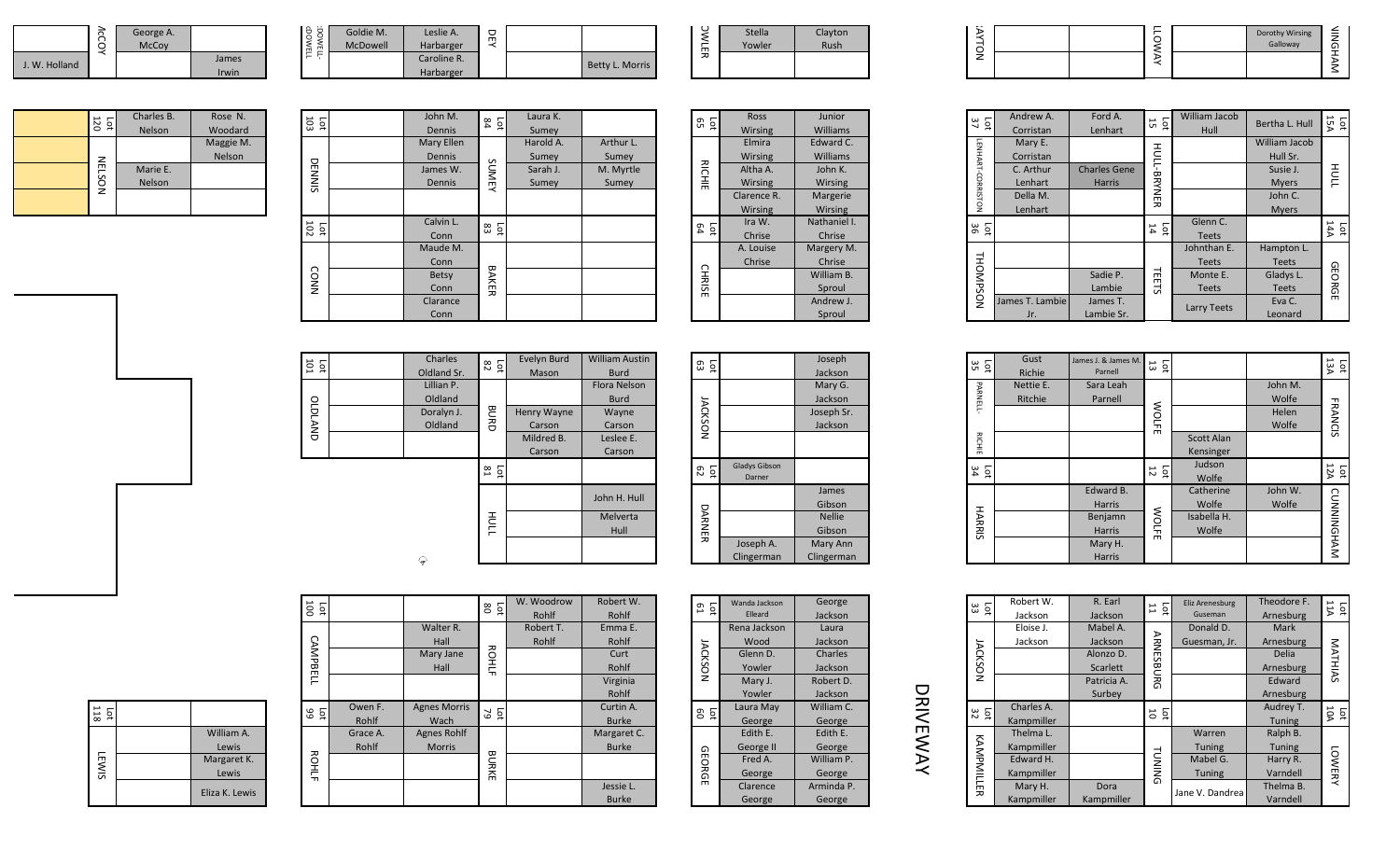|                      | 117<br>Ìоt    | Kenneth L.<br>Hall | Jonathan W.<br>Hall        | Ìоt<br>86             |                   |
|----------------------|---------------|--------------------|----------------------------|-----------------------|-------------------|
|                      |               | Thomas L.<br>Hall  | William H.<br>Hall         |                       | Glenn L.<br>Hull  |
| Nina H.<br>Antuck    | HALL          |                    | John H. Hall               | HALL                  | Hazel Mae<br>Hull |
| Sergius W.<br>Antuck |               |                    | <b>Alice Klink</b><br>Hall |                       |                   |
|                      | 116<br>Lot    | John H.<br>Rohlf   | Herman H.<br>Rohlf         | Lot<br>$\overline{5}$ |                   |
| <b>William Klink</b> |               | Agnes R. Rohlf     | Marie E.<br>Rohlf          |                       |                   |
| Hannah Klink         | <b>ROHLFE</b> | Maude I.<br>Rohlf  |                            | HALL                  |                   |
|                      |               |                    |                            |                       |                   |

| La 8      |           |                       | <b>p</b><br>$\overline{18}$ | William A.     |                    |
|-----------|-----------|-----------------------|-----------------------------|----------------|--------------------|
|           |           |                       |                             | <b>Nelson</b>  |                    |
|           | Glenn L.  |                       |                             | Mary A.        | Florence G.        |
|           | Hull      |                       |                             | Nelson         | Harbarger          |
| HALL      | Hazel Mae | Hilda<br>Hall         | <b>NELSON</b>               | William P.     | Charles R.         |
|           | Hull      |                       |                             | Nelson         | Nelson             |
|           |           | Winfield              |                             | Oina I.        | <b>Pearl Burke</b> |
|           |           | Hall                  |                             | Nelson         | <b>Nelson</b>      |
| Let<br>97 |           |                       | <b>p</b><br>77              |                |                    |
|           |           |                       |                             |                |                    |
|           |           | <b>Margaret Baker</b> |                             |                | Asia Nelson        |
|           |           | Vansickle             |                             |                | Chisler            |
| HALL      |           | Henry                 |                             | Edna F. Wildey | <b>Etta Nelson</b> |
|           |           | Hall                  | <b>WILDEY</b>               |                | Wildey             |
|           |           |                       |                             | Albert G.      | Christopher        |
|           |           |                       |                             | Miller         | Wildey             |

| ទី ១            |                |                     |  |  |
|-----------------|----------------|---------------------|--|--|
|                 |                |                     |  |  |
|                 | Louise A.      | James               |  |  |
| <b>MITCHELL</b> | <b>Bishoff</b> | <b>Bishoff</b>      |  |  |
|                 | George D.      | <b>Mary Holland</b> |  |  |
|                 | <b>Bishoff</b> | <b>Bishoff</b>      |  |  |
| ន ក្ន           | Donald         | Martha L.           |  |  |
|                 | Mason          | Mason               |  |  |
|                 |                | Mary E.             |  |  |
|                 |                | Mason               |  |  |
| GUSEMAN         | Elsie F.       | Alexander A.        |  |  |
|                 | Mason          | son                 |  |  |
|                 | Minnie L.      | Annie               |  |  |
|                 | Mason          | McIntosh            |  |  |

|                              | $\frac{1}{3}$        | Elliot E.<br><b>Phillips</b> | A. Graeff<br>Phillips           | $\overline{5}$<br>$\circ$  | Infant Jan                 | Robert M.<br>White   | Lot                      |
|------------------------------|----------------------|------------------------------|---------------------------------|----------------------------|----------------------------|----------------------|--------------------------|
|                              |                      | Stella G.<br><b>Phillips</b> | <b>Goldie Phillips</b><br>Heath | <b>WALTER</b>              | <b>Turner</b>              | Lenora T.<br>White   |                          |
| James<br><b>Bishoff</b>      | PHILIPS              | Helen R.<br>Abbey            |                                 |                            | Albert I.<br><b>Turner</b> | Robert W.<br>White   | RUMBAUGH<br><b>BERRY</b> |
| ry Holland<br><b>Bishoff</b> |                      | Louise A. Smith              |                                 | TURN<br>띩                  | Flora<br><b>Turner</b>     |                      |                          |
| lartha L.<br>Mason           | $\overline{5}$<br>30 |                              | <b>Milton Bungard</b><br>Daisy  | $\overline{5}$<br>$\infty$ | Baby Carol L.<br>Raymond   | Daniel C.<br>Raymond | La<br>&                  |
| Mary E.<br>Mason             |                      |                              | <b>Bungard</b><br>Irene M. Cox  |                            |                            | Nellie F.<br>Raymond |                          |
| xander A.<br>son             | <b>BUNGARD</b>       |                              | Eleanor W.<br><b>Bungard</b>    | <b>RAYMOND</b>             |                            | Daniel C.<br>Raymond | NARTIN                   |
| Annie<br>1cIntosh            |                      |                              | Wade F.<br><b>Bungard</b>       |                            |                            | Linda G.<br>Raymond  |                          |

| Lawrence<br>Sailor | lst<br>11 |                                      |                                     |
|--------------------|-----------|--------------------------------------|-------------------------------------|
| Nancy G.           |           | John H. Shaffer<br>Genevieve Shaffer | John H. Shaffer<br>Sarah E. Shaffer |
| Sailor             |           | Lynn E. Orndorff                     | George A. Shaffer                   |
| Ella M.            |           | Barbara J. Orndorff                  | <b>Ross Orndorff</b>                |
| Sailor             | SHAFFER   | Ella Schaffer                        | Linda A. Thompson                   |
| Chris W.           |           |                                      |                                     |
| Sailor             |           |                                      |                                     |
| Lloyd              | La t      | Mary Ann                             |                                     |
| Smith              |           | Randlett                             |                                     |
| Emma J.            |           |                                      | Ewing                               |
| Smith              |           |                                      | Randlett                            |
|                    |           |                                      | Lucy B.                             |
|                    |           |                                      |                                     |
| <b>Ester Smith</b> |           |                                      | Randlett                            |
| George             | RANDLET   |                                      |                                     |

| 96<br><b>b</b> | John Henry<br><b>King</b>           |                            | ĒС<br>76     | <b>Ernest Fuller</b><br>Lyons  |
|----------------|-------------------------------------|----------------------------|--------------|--------------------------------|
|                | <b>Beatrice Emma</b><br><b>King</b> | Samuel T.<br><b>King</b>   |              | <b>Mable Rose</b><br>Stockwell |
| KING           |                                     | Margaret A.<br><b>King</b> | <b>LYONS</b> |                                |
|                |                                     |                            |              |                                |
| ង ១            |                                     | Darlington<br>Smith        | 75<br>Ĕф     |                                |
|                | Andrew                              | Gertrude                   |              | Herbie                         |
|                | Smith                               | Smith                      |              | Thomas                         |
| SMITH          |                                     |                            | SMITH        | Lee                            |
|                |                                     |                            |              | <b>Thomas</b>                  |
|                | Norma Jean<br>Smith                 |                            |              |                                |

| Lat<br>57       |               |               |
|-----------------|---------------|---------------|
|                 |               |               |
| HULL            |               |               |
|                 |               |               |
| <b>Dd</b><br>56 | Bell L.       | Elizabeth W.  |
|                 | <b>Burrie</b> | <b>Burrie</b> |
|                 | Jacob B.      | Christian     |
|                 | <b>Burrie</b> | <b>Burrie</b> |
| <b>BURRIE</b>   |               |               |
|                 |               | Mary          |
|                 |               | <b>Burrie</b> |

| PHILIPS<br>ន ឆ្ន          | Phillips<br>Helen R.<br>Abbey<br>Louise A. Smith    | Heath<br><b>Milton Bungard</b><br>Daisy                                                     | LTER-<br><b>TURNER</b><br>$\overline{5}$<br>$\infty$ | Albert I.<br>Turner<br>Flora<br>Turner<br>Baby Carol L.<br>Raymond | White<br>Robert W.<br>White<br>Daniel C.<br>Raymond                 | RUMBAUGH<br>BERRY-<br>84<br>$\overline{5}$ |
|---------------------------|-----------------------------------------------------|---------------------------------------------------------------------------------------------|------------------------------------------------------|--------------------------------------------------------------------|---------------------------------------------------------------------|--------------------------------------------|
| <b>BUNGARD</b>            |                                                     | <b>Bungard</b><br>Irene M. Cox<br>Eleanor W.<br><b>Bungard</b><br>Wade F.<br><b>Bungard</b> | <b>RAYMOND</b>                                       |                                                                    | Nellie F.<br>Raymond<br>Daniel C.<br>Raymond<br>Linda G.<br>Raymond | MARTIN                                     |
| ន ន                       | Baby                                                |                                                                                             | $\frac{1}{2}$                                        | Ralph                                                              |                                                                     | λ<br><b>p</b>                              |
| <b>RILEY-LAMBIE</b>       | Lambie<br>Raymond W.<br>Lambie<br>Mary E.<br>Lambie |                                                                                             | HALL-RANKIN                                          | Rankin<br>Viola<br>Rankin                                          | Clyde<br>Hall<br>Pearl N.<br>Hall                                   | THOMPSON                                   |
| $\frac{1}{2}$             | Clyde A.<br>Gilpen                                  | Frank<br>Shoemaker                                                                          | Lot<br>$\sigma$                                      |                                                                    | Lester J.<br>Mann                                                   | La &                                       |
| SMELL                     | Hazel E.<br>Gilpen                                  | Alice<br>Shoemaker<br>James<br>Shoemaker                                                    | MANA                                                 | Shirley &<br><b>Beverly Mann</b><br>Stephen L.<br>Mann             | Martha E.<br>Mann<br>Sherrill L.<br>Mann                            | MILLER                                     |
|                           |                                                     | Elmer D.                                                                                    |                                                      |                                                                    |                                                                     |                                            |
| $\frac{1}{27}$<br>THOMPSC | Baby T. J.<br>Turner                                | Thompson<br>Mary Turner<br>Thompson                                                         | ო ნ<br>HULL                                          |                                                                    | Issac R. Hull<br>Clara M. Hull<br>Raymond W.<br>Hull                | λÃ<br>$\overline{5}$<br>GILLICK            |

| Smith                                                      |                 |                       | Randlett                                     |                | Smith                       | Smith                                                                                     |
|------------------------------------------------------------|-----------------|-----------------------|----------------------------------------------|----------------|-----------------------------|-------------------------------------------------------------------------------------------|
| <b>Ester Smith</b>                                         | RANDLETT        |                       | Lucy B.<br>Randlett                          | SMITH          |                             |                                                                                           |
| George<br>Smith                                            |                 |                       |                                              |                | Norma Jean<br>Smith         |                                                                                           |
|                                                            |                 |                       |                                              |                |                             |                                                                                           |
| William H.<br><b>Burd</b>                                  | $\frac{1}{11}$  | <b>Harry Randlett</b> | Ina $E$ .<br>Randlett                        | Lot<br>94      |                             |                                                                                           |
| Thelma R.<br><b>Burd</b><br>Frank W.<br>Gleason<br>Edna W. | RANDLETT        | Jennie<br>Randlett    | Sheldon H.<br>Randlett<br>Eva L.<br>Randlett | WORKMAN        |                             | Lewis H.<br>Workman<br>Martha J.<br>Workman                                               |
| Gleason                                                    | $\frac{1}{112}$ |                       |                                              | ង ន            |                             | William T.<br><b>Hilling</b>                                                              |
| Flora B. Jeffries<br>Charles I.<br><b>Jeffries</b>         | NENDLIN         | William<br>Medlin     |                                              | <b>HILLING</b> | Nellie G.<br><b>Hilling</b> | Della M.<br><b>Hilling</b><br>Edward T.<br><b>Hilling</b><br>Gertrude N<br><b>Hilling</b> |
| <b>DRIVEWAY</b>                                            |                 |                       |                                              |                |                             |                                                                                           |

| Villiam H.<br>Burd | $\overline{z}$ is | Harry Randlett | Ina $E$ .<br>Randlett | $\frac{1}{2}$ $\frac{9}{4}$ |                |                | $\frac{5}{4}$  |                  |            | Lot<br>55.5              | Caroline<br>Rockwell  |          |             | $\frac{1}{27}$                  |              |
|--------------------|-------------------|----------------|-----------------------|-----------------------------|----------------|----------------|----------------|------------------|------------|--------------------------|-----------------------|----------|-------------|---------------------------------|--------------|
| helma R.           |                   | Jennie         | Sheldon H.            |                             |                | Lewis H.       |                | George W.        | William D. |                          | Marion A.             |          |             |                                 |              |
| Burd               | 콗                 | Randlett       | Randlett              | <b>NOR</b>                  |                | Workman        |                | Rankin           | Rankin     | ð                        | Rockwell              |          |             |                                 |              |
| Frank W.           | z<br>ヮ            |                | Eva L.                | ᄎ                           |                | Martha J.      | S              | Julia A.         | E. Anna    | $\overline{\phantom{1}}$ |                       |          |             | ⇁                               | Baby T. J.   |
| Gleason            |                   |                | Randlett              | ⋝                           |                | Workman        |                | Rankin           | Rankin     |                          |                       |          |             | ᇃ<br>$\mathcal{L}$              | Turner       |
| Edna W.            |                   |                |                       | NAN                         |                |                |                |                  |            | m<br>Ë                   |                       |          |             | $\frac{1}{2}$                   | Roxanne Lynn |
| Gleason            |                   |                |                       |                             |                |                |                |                  |            |                          | <b>William Olwine</b> |          |             |                                 | Turner       |
|                    | Lot $112$         |                |                       | $\frac{5}{2}$               |                | William T.     | ្ល ក្ន         |                  |            |                          |                       | Bertha   |             | $ 48W $ $\approx$ $\frac{5}{9}$ |              |
|                    |                   |                |                       |                             |                | Hilling        |                |                  |            |                          |                       | Page     |             |                                 |              |
| a B. Jeffries      |                   |                |                       |                             |                | Della M.       |                | Dora E. Laughlin |            |                          |                       |          | Lot         |                                 |              |
|                    | $\leq$            |                |                       |                             |                | Hilling        | $\overline{ }$ |                  |            |                          |                       |          | 48          | ∩                               |              |
| Charles I.         | E                 | William        |                       | 言                           | Nellie G.      | Edward T.      | 5G             |                  |            |                          |                       | Albert   |             |                                 |              |
| Jeffries           | U<br>÷            | Medlin         |                       | iNG                         | <b>Hilling</b> | <b>Hilling</b> | $\overline{ }$ |                  |            |                          |                       | Cromwell | <b>CROM</b> |                                 |              |
|                    | Ξ                 |                |                       |                             |                | Gertrude M.    | Ξ              |                  |            |                          |                       | Rhonda   |             | z                               |              |
|                    |                   |                |                       |                             |                | Hilling        |                |                  |            |                          |                       | Cromwell |             |                                 |              |
|                    |                   |                |                       |                             |                |                |                |                  |            |                          |                       |          |             |                                 |              |

| ᇬ<br>$\overline{Q}$ | Caroline  |
|---------------------|-----------|
|                     | Rockwell  |
|                     | Marion A. |
|                     | Rockwell  |
| <b>ROCKWEL</b>      |           |
|                     |           |
|                     |           |

| ᇬ             | ğ | Caroline              |
|---------------|---|-----------------------|
|               |   | Rockwell              |
|               |   | Marion A.             |
| õ             |   | Rockwell              |
|               |   |                       |
| <b>CKWELI</b> |   |                       |
|               |   | <b>William Olwine</b> |

|          |             | $\overline{\mathsf{p}}$<br>27 |                      | Elmer D.<br>Thompson           | u ğ              |            | <b>Issac R. Hull</b> | $\overline{5}$<br>ኤ |
|----------|-------------|-------------------------------|----------------------|--------------------------------|------------------|------------|----------------------|---------------------|
|          |             |                               |                      | <b>Mary Turner</b><br>Thompson |                  |            | Clara M. Hull        |                     |
|          |             | THOMPSON                      | Baby T. J.<br>Turner |                                | HULL             |            | Raymond W.<br>Hull   | <b>GILLICK</b>      |
|          |             |                               | Roxanne Lynn         |                                |                  | Karen Ann  | Mildred L.           |                     |
|          |             |                               | Turner               |                                |                  | Hull       | Hull                 |                     |
| Bertha   | 48W &       | Ìоt                           |                      |                                | $\overline{q}$ 4 | Michael    | Henry S.             | 44<br>Ĕф            |
| Page     |             |                               |                      |                                |                  | Lutz Jr.   | Hull                 |                     |
|          | Lot         |                               |                      |                                |                  | Rosetta M. | Ruth S.              |                     |
| 48       |             |                               |                      |                                |                  | Lutz       | Hull                 |                     |
| Albert   |             | <b>CURRAN</b>                 |                      |                                | LUTZ             |            | Beverly J.           |                     |
| Cromwell |             |                               |                      |                                |                  |            | Lutz                 |                     |
| Rhonda   | CROMWEL-ST. |                               |                      |                                |                  |            |                      | THOMPSON            |
| Cromwell |             |                               |                      |                                |                  |            |                      |                     |
|          |             |                               |                      |                                |                  |            |                      |                     |

| U<br>-                        | Samuel W. | William | William C. |     | שיו                      | –               | Trederick C. | ധ |
|-------------------------------|-----------|---------|------------|-----|--------------------------|-----------------|--------------|---|
| $\cdot$<br>U<br>$\rightarrow$ | King      | King    | Olwine     | . . | $\sim$<br>. .<br>$\cdot$ | ົພ<br>. .<br>—. | Moore        |   |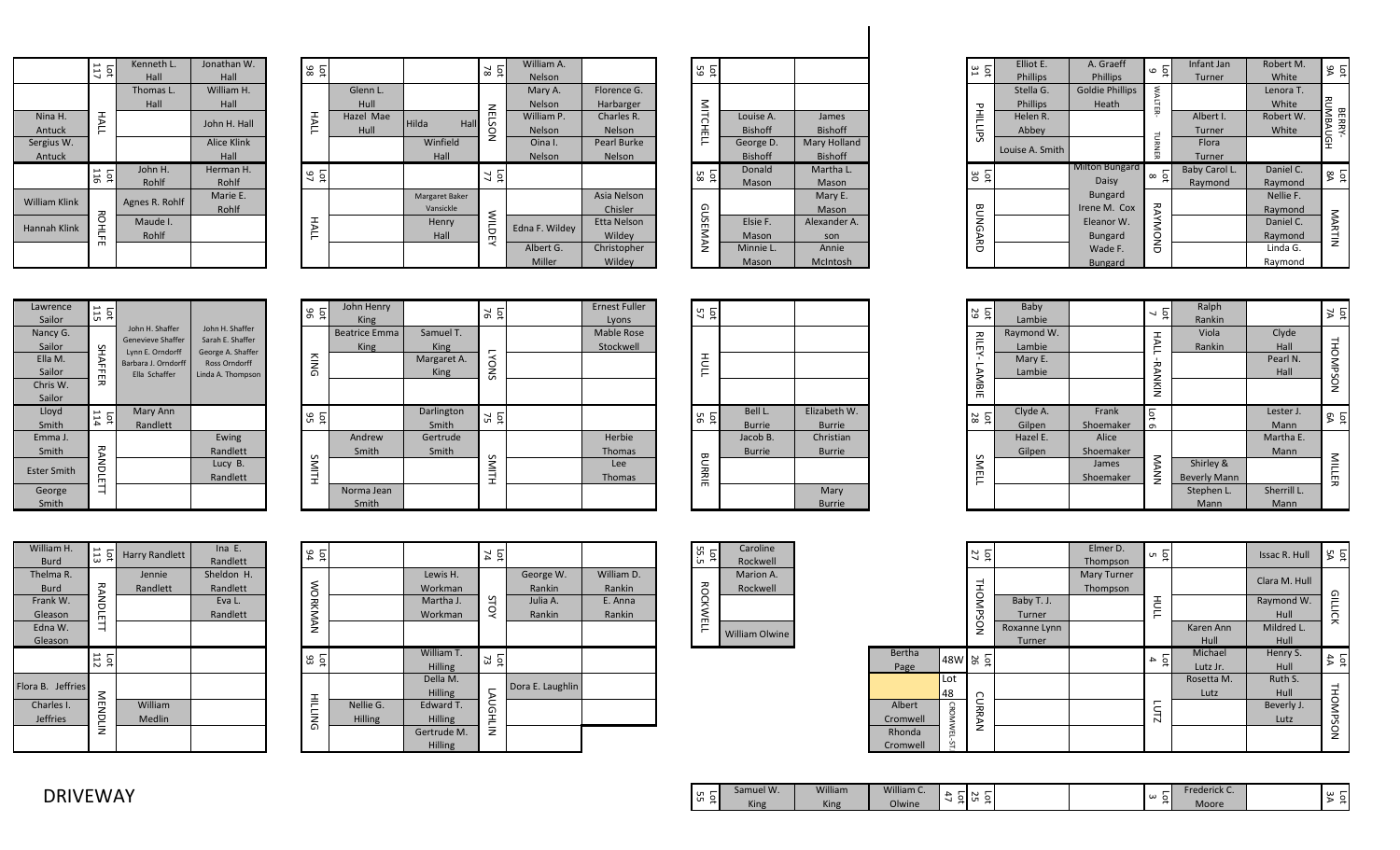| Stephen<br>$\frac{1}{111}$<br>McDowell<br>Effie A.<br>McDowell                                                 | MZ6<br>Hugh<br>101<br>Corristan<br>William<br>Corristan            | Ellen La-Vern<br>Armel                                                 | Lot<br>$72.5$<br>Jessie C.<br>Let $\frac{1}{72}$<br>Wolfe<br>Millie E.<br>Wolfe | <b>LIVENGOOD</b><br>Harold A.<br>West        | Thomas<br><b>Inks</b><br>Sarah J.<br><b>Tissue</b><br>Enos A. West | KING<br>Lat<br>54             | Sarah L.<br>King        | Annie J.<br><b>King</b><br>Leona E.<br>Cromwell<br>Sarah E.<br>Miller<br>S. Ralph<br>Cunningham<br>Elma Rohlf<br>Cunningham | Annabelle<br>McCoy<br>Charles R.<br>McCoy                     | <b>OLWINE</b> | Прногр<br>$\frac{1}{2}$ $\frac{2}{4}$ $\frac{1}{4}$ $\frac{5}{4}$    | Brenda Lee<br><b>Thomas</b><br>Olive F.<br>Uphold<br>Harry W.<br>Beveridge<br>Liberty<br>Beveridge | Alvy R.<br>Uphold<br>Nina M.<br>Uphold<br>James<br>Beveridge<br>Abby May<br>Beveridge | <b>BAYLES</b><br>$\overline{5}$ | Marvin Joey<br><b>Riggs</b><br>Danny C.<br><b>Riggs</b><br>Harry C.<br>Inks | E. Wilmot<br>Trader<br>Margaret F.<br>Trader           | MOORE<br>Lot<br>2A                 |
|----------------------------------------------------------------------------------------------------------------|--------------------------------------------------------------------|------------------------------------------------------------------------|---------------------------------------------------------------------------------|----------------------------------------------|--------------------------------------------------------------------|-------------------------------|-------------------------|-----------------------------------------------------------------------------------------------------------------------------|---------------------------------------------------------------|---------------|----------------------------------------------------------------------|----------------------------------------------------------------------------------------------------|---------------------------------------------------------------------------------------|---------------------------------|-----------------------------------------------------------------------------|--------------------------------------------------------|------------------------------------|
| <b>CORRISTAN</b>                                                                                               | <b>WOLFE</b><br>Charlotta<br>Corristan<br>Radcliff W.<br>Corristan | Margorie<br>Maust<br>Elida Maust                                       | <b>WEST</b><br>Alvin J.<br>Wolfe<br>Stella Wolfe<br>Cunningham                  | Margaret L.<br>West<br>Harold A.<br>West Jr. | Jessie C. West<br>William R.<br>West                               | CUNNINGHAM                    |                         | E. Walter<br>Cunningham                                                                                                     |                                                               | McCOY         | <b>BEVERIDGE</b>                                                     |                                                                                                    | Elsie M.<br>Stout                                                                     | <b>HECKEL</b>                   |                                                                             | Wilmot R.<br>Trader                                    | THOMPSON                           |
| <b>Frank Randlett</b><br>$\frac{11}{6}$ Cristy Lynn Myden<br>Gleason                                           | Paul D.<br>16<br>Conard                                            |                                                                        | August<br>$\frac{1}{2}$<br>Shaffer                                              | Felix A.<br>Tampson                          |                                                                    | Lat<br>53                     |                         | M. Ross<br>Cunningham                                                                                                       | Martin<br>Zeller                                              |               | $\frac{15}{23} \frac{22}{25}$                                        |                                                                                                    | Evelyn V.<br>Fabinoff                                                                 | $\frac{1}{2}$ –                 | John<br>Girard                                                              | Albert R.<br>Raymond                                   | Lot<br>14                          |
| J. Wendell<br>Lucy M. Gleason<br>Snyder<br>Mabel G.<br><b>Helen Andersor</b><br>Snyder<br><b>AYDER</b><br>Paul | John W.<br>Conard<br>SHAFFER<br>Mary G.<br>Conard                  |                                                                        | Nesther<br><b>MOLASKEY</b><br>Shaffer<br>Owen R.<br>Shaffer<br>Evelyn O.        | Lois Molaskey<br>Tampson<br>Edgar F.         |                                                                    | <b>ROSSENBERRY</b>            |                         | Helen C.<br>Whaley<br>Roy D.<br>Cunningham<br>Estella C.                                                                    | Sophia<br>Zeller<br>Victoria V.<br><b>Burrows</b><br>James E. | ZELLER        | <b>FABINOFF</b>                                                      |                                                                                                    | Daisy A.<br>Dean                                                                      | TURNER                          | Inez E.<br>Girard<br>Theron James<br>Turner<br>Sherry                       | Stella D.<br>Raymond<br>John M.<br>Turner<br>Tammy Rae | <b>WILLIAMS</b>                    |
| Anderson<br>Albert<br>$rac{1}{225}$<br>McDowell                                                                | Lot $227$                                                          | Kirk<br>Foster                                                         | Shaffer<br>John H.<br>Lot<br>229<br><b>Hill</b>                                 | Maloskey<br>Frank H.<br>Molaskey             |                                                                    | $\frac{1}{2}$ $\frac{23}{21}$ | John Bruce<br>Stiverson | Cunningham                                                                                                                  | <b>Burrows</b><br>Anthony E.<br>Guerriere                     |               | $\begin{array}{c}\n\text{Let } \\ 234 \\ \text{Let } \\ \end{array}$ | Allen J.<br>Provance                                                                               | Carl A.<br>Thompson                                                                   | $L_{36}$                        | Turner                                                                      | Turner                                                 | $\frac{1}{238}$                    |
| Mary L.<br>McDowell<br><b>JEFFRIES</b><br>Rosem Marie<br>Oleksik<br>William R.<br>Oleksik                      | <b>FOSTER</b>                                                      | Virginia N<br>Foster<br><b>Walter N</b><br>Noble<br>Bertha S.<br>Noble | Susie A.<br>MOLASKEY<br>Hill<br>William P.<br>Craft<br>Joann<br>Craft           | Katie H. Rohlf<br>Molaskey                   |                                                                    | <b>WILLIAMS</b>               | Cora Mae<br>Stiverson   |                                                                                                                             |                                                               | GUERRIERE     | <b>HISSNER</b>                                                       | Marybelle<br>Provance                                                                              | Pearl M.<br>Thompson<br>Donna Jean<br>Hlavacek                                        | <b>LANDI</b>                    |                                                                             |                                                        | $\overline{\overline{\mathsf{T}}}$ |
| Lot 224<br><b>OSEKSIK</b><br><b>VAY</b>                                                                        | Lot 226<br>CONARD                                                  |                                                                        | Lot 228<br><b>CRAFT</b>                                                         |                                              | Lot 230<br>MOLASKEY                                                |                               |                         | Lot 232<br>CONRAD                                                                                                           |                                                               |               |                                                                      |                                                                                                    | Lot 235<br><b>THOMPSON</b>                                                            |                                 |                                                                             | Lot 237                                                |                                    |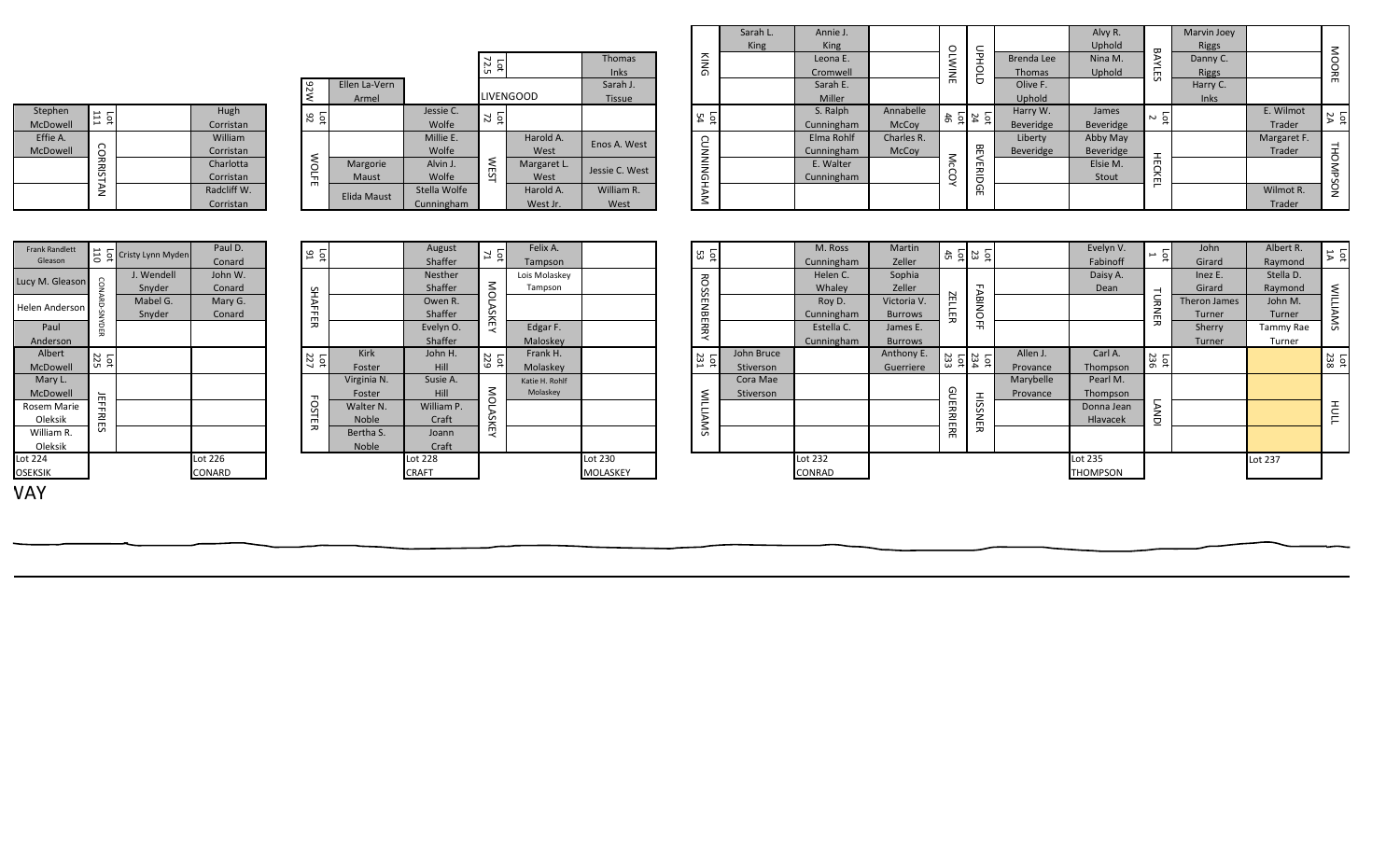| 10t<br>39A   | Ford W.<br>Lowry           | 61A<br>$\overline{\mathsf{p}}$ | Clyde A.<br>Clingerman Jr. | Lot<br>83A   | Frank P.<br>Horak      | 105A       | Barry<br>Hyatt                   | Lot<br>$\frac{1}{126A}$ | Robert M.<br><b>Klein</b>       | <b>147A</b><br>Гot              |  |
|--------------|----------------------------|--------------------------------|----------------------------|--------------|------------------------|------------|----------------------------------|-------------------------|---------------------------------|---------------------------------|--|
|              | Nellie I. Lowry            |                                | Odessa M.<br>Clingerman    |              | Helen M.<br>Horak      | MCLAUGHLIN | Cindy Lou<br>McLaughlin          |                         | Dorothy J.<br>Klein             | ST.                             |  |
| <b>LOWRY</b> |                            | <b>CLINGERMAN</b>              |                            | <b>HORAK</b> | <b>Nick</b><br>Erminio | HYATT      | Daniel L.<br>Little              | KLEIN                   |                                 | PAUL'S                          |  |
|              |                            |                                |                            |              |                        | LITTLE     | Jeannie A.<br>Little             |                         |                                 |                                 |  |
| 38A<br>Ъđ    | Clyde A. Clingerman<br>Sr. | 60A<br>рŢ                      | Charles E.<br>Lambie       | A28<br>р     |                        | 104A       | Baby Rice / Joseph J<br>Matthews | Lot<br>$125A$           | Herbert "Shutz"<br><b>Klein</b> | 146A<br>$\overline{\mathsf{q}}$ |  |
| ∩<br>∸<br>₹  | Mary E.<br>Clingerman      | $\overline{ }$                 | <b>Betty Mae</b><br>Lambie | McL          | Sara E.<br>McLaughlin  | ŠД         | Goldie M.<br>Matthews            |                         | Mary Elizabeth<br>Klein         |                                 |  |
|              |                            |                                |                            |              |                        |            |                                  |                         |                                 |                                 |  |

| ı<br>ı  |
|---------|
|         |
|         |
| f,<br>۴ |
|         |

|                  | WALKWAY             |                                      |                                                             |                                                                        |                                   |                          |                                                               |                                         |               |                    |                          |                  |                                 |                                                   | WALKWAY |                   |                                               |  |
|------------------|---------------------|--------------------------------------|-------------------------------------------------------------|------------------------------------------------------------------------|-----------------------------------|--------------------------|---------------------------------------------------------------|-----------------------------------------|---------------|--------------------|--------------------------|------------------|---------------------------------|---------------------------------------------------|---------|-------------------|-----------------------------------------------|--|
| А.<br>ian Jr.    | $\frac{1}{83A}$     | Frank P.<br>Horak                    | $\frac{\text{Lott}}{105\text{A}}$                           | Barry<br>Hyatt                                                         | $\frac{\text{Lott}}{126\text{A}}$ | Robert M.<br>Klein       | $\frac{147A}{147A}$                                           |                                         | Las<br>173A   | 194A               |                          | $\frac{1}{215A}$ |                                 | 236A<br>$\overline{\phantom{0}}$<br>$\frac{1}{2}$ |         | Lot<br>257A       | Lot $\frac{1}{278A}$                          |  |
| ıM.<br>man       | H<br>ទី<br>⋗<br>≍   | Helen M.<br>Horak<br>Nick<br>Erminio | McL<br>HAYH<br>HAYLI<br>$\overline{\phantom{0}}$<br>≒<br>'n | Cindy Lou<br>McLaughlin<br>Daniel L.<br>Little<br>Jeannie A.<br>Little | KLEIN                             | Dorothy J.<br>Klein      | $\overline{5}$<br>᠊ᠣ<br>$\overline{\phantom{0}}$<br>≍<br>ِ آن | D<br>$\sum_{k=1}^{n}$<br>$\blacksquare$ |               |                    |                          | ᡂ<br>ΑK<br>ᅎ     | Jack Buehner<br>Mary Jo Buehner |                                                   |         | RODEHE<br>⋗<br>ŠЕ | ී<br>$\overline{\phantom{0}}$<br>m.<br>盖<br>贾 |  |
| s E.<br>vie      | Lot $\frac{1}{82A}$ |                                      | $\frac{1}{2}$                                               | Baby Rice / Joseph J. 25                                               |                                   | Herbert "Shutz"<br>Klein | $\frac{1}{464}$                                               | ↖<br>₹                                  | Lot<br>$172A$ | $\frac{1934}{294}$ | James E.<br>Burkholder   | Lot<br>214A      |                                 | 235A<br>$\overline{\phantom{0}}$<br>$\alpha$      |         | Lot<br>256A       | Lot $\frac{1}{277A}$                          |  |
| <b>Mae</b><br>ie | Mcl                 | Sara E.<br>McLaughlin                | $\leq$                                                      | Goldie M.<br>Matthews                                                  |                                   | Mary Elizabeth<br>Klein  |                                                               |                                         |               | BUR                | Georgia L.<br>Burkholder |                  |                                 | p                                                 |         | S                 | $\Omega$                                      |  |

|                                          | 42A<br>$\overline{p}$ |                      | 64A         | Jess P. Parnell  | Lot<br>86W             | Jess Paul<br>Parnell |                  |                       |      |                 |
|------------------------------------------|-----------------------|----------------------|-------------|------------------|------------------------|----------------------|------------------|-----------------------|------|-----------------|
|                                          |                       |                      | NELL<br>ЯАR | Betty J. Parnell | Lot<br>86A             | Robert L. Parnell    |                  |                       |      |                 |
| James E McDowell<br>& J.E. McDowell Jr.  | Lot<br>$\frac{1}{4}$  |                      | Lot<br>63A  |                  | Lot<br>85A             |                      | 107A             |                       |      |                 |
| Elsie S. McDowell &<br>J.A. & J.D. Axler |                       | Harry W. Deck<br>Sr. |             |                  |                        |                      | <b>HALL</b>      |                       |      |                 |
| Walter D.<br>McDowell                    | DECK                  | June E. Deck         |             |                  |                        |                      |                  |                       |      |                 |
| Audrey A.<br>McDowell                    |                       |                      |             |                  |                        |                      |                  |                       | 128A | Virginia Deacon |
| Harold V.<br><b>Miller</b>               | Lot<br>40A            | Oren L.<br>McDowell  | 62A         |                  | Lot<br>$\frac{1}{84A}$ |                      | 106A             | James G.<br>Heinbaugh | 127A |                 |
| Wanda C.<br><b>McDowell Miller</b>       |                       | Laura J.<br>McDowell |             |                  |                        |                      |                  | Linda L.<br>Heinbaugh |      |                 |
| Harold D.<br>Miller                      | McDOWELL              |                      |             |                  |                        |                      | <b>HEINBAUGH</b> |                       |      |                 |
| Sharon Ziga Miller                       |                       |                      |             |                  |                        |                      |                  |                       |      |                 |

| 175A<br><b>Lot</b>                     | 196A<br>pq         | 217A<br>$\overline{\mathsf{p}}$ | Lot<br>238A | 259A<br>$\overline{\mathsf{P}}$ | 280A<br>Lot        |
|----------------------------------------|--------------------|---------------------------------|-------------|---------------------------------|--------------------|
|                                        |                    |                                 |             |                                 |                    |
|                                        |                    |                                 |             |                                 |                    |
|                                        |                    |                                 |             |                                 |                    |
| <b>174A</b><br>$\overline{\mathtt{o}}$ | <b>ASP1</b><br>Įоt | 216A<br>$\overline{\mathtt{p}}$ | Lot<br>237A | 258A<br>$\overline{\mathsf{p}}$ | <b>APT2</b><br>Ìоt |
|                                        |                    |                                 |             |                                 |                    |
|                                        |                    |                                 |             |                                 |                    |
|                                        |                    |                                 |             |                                 |                    |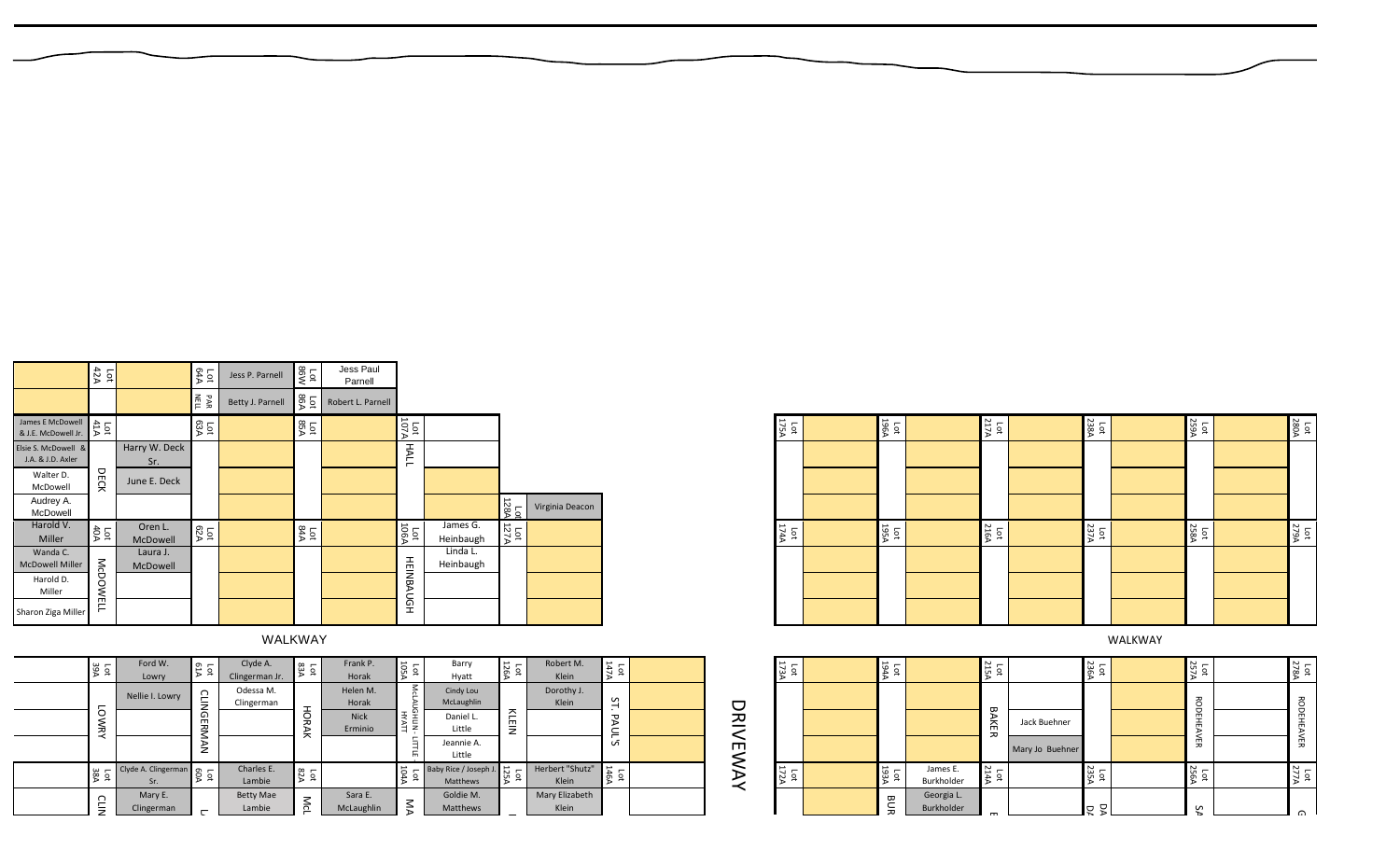| –<br>G)<br>$\blacksquare$<br>ᆽ | Hellen Jane<br>Pitts | ⋗<br>╼<br>-<br>$\mathbf{\sigma}$<br>- | James M.<br>Oest | ─           | Clarence<br>McLaughlin | -<br>-<br><b>__</b><br>m | Joseph F.<br>Matthews | 즈<br>m<br>-<br>⇁<br>_ | -<br>–<br>ー<br>⌒ |  |
|--------------------------------|----------------------|---------------------------------------|------------------|-------------|------------------------|--------------------------|-----------------------|-----------------------|------------------|--|
| ∍<br>∸                         |                      | $\blacksquare$                        | Pearl K.<br>Oest | -<br>–<br>∸ | Ester A.<br>McLaughlin | cñ                       | Johanna L.<br>Rice    |                       |                  |  |

WALKWAY

| Abraham Hull       | Lot<br>37A             | Charles G.<br>Messerschmidt | <b>A9A</b><br>$\overline{5}$ | Charles Edward<br>Halbrook | A18<br>$\overline{\mathsf{P}}$ | <b>Altha Earl</b><br>Thompson | 1034<br>Гot                     | <b>AAAA</b><br>$\overline{\mathtt{q}}$ |            | <b>145A</b><br>$\overline{5}$          |                    |
|--------------------|------------------------|-----------------------------|------------------------------|----------------------------|--------------------------------|-------------------------------|---------------------------------|----------------------------------------|------------|----------------------------------------|--------------------|
| Nancy Alice Hull   | <b>MESSERSCHMIDT</b>   |                             | ⊵                            | Dorothy Jean<br>Halbrook   | THOMPSON                       | Rogean Lambie<br>Thompson     |                                 | I                                      |            |                                        |                    |
|                    |                        |                             | <b>IEMKO</b>                 | Albert G.                  |                                | David Earl                    | SNY                             |                                        |            |                                        |                    |
|                    | <b>HARRUS</b>          |                             |                              | Cudzillo                   |                                | Thompson                      | 유                               | <b>IOGAN</b>                           |            | <b>EADIE</b>                           |                    |
|                    |                        |                             | <b>NSW</b>                   | Bonita L.                  |                                | Joyce Elaine                  | <del>ಸ</del>                    |                                        |            |                                        |                    |
|                    |                        |                             |                              | Robinson                   |                                | Thompson                      |                                 |                                        |            |                                        |                    |
|                    | 36A<br>$\overline{p}$  | Linda A.                    | <b>58A</b><br>Гot            |                            | 80A<br>$\overline{\mathsf{P}}$ | Ikle H.                       | 102A<br>$\overline{\mathsf{p}}$ | $rac{123A}{123A}$                      | Donald W.  | <b>144A</b><br>$\overline{\mathsf{p}}$ | Harley E.          |
|                    |                        | Rudman                      |                              |                            |                                | Morrison                      |                                 |                                        | Hauger     |                                        | Stanislaw          |
|                    |                        | John S.                     |                              |                            |                                | Alverda M.                    |                                 |                                        | Dorothy E. |                                        | Margaret           |
|                    |                        | Rudman                      |                              |                            |                                | <b>Morrison</b>               | S                               |                                        | Hauger     |                                        | David              |
| James R. George    | RUDMAN-                | Theresa Ann                 | THOMPS                       |                            |                                |                               | ≺                               | HAUGE                                  | Hilda Zelt |                                        | Donald R.          |
|                    | <b>CHRISE</b><br>CHRIS | Reinhardt                   |                              |                            | MORRISON                       |                               | U<br>m                          | ≖                                      |            | DAVID                                  | David              |
| Raymond & Clara A. |                        | Ellen                       | ğ                            | <b>Christine Anne</b>      |                                |                               | ᆽ                               | ÌЕ.                                    | Lorena E.  |                                        | <b>Tammy Marie</b> |
| George             | 닉                      | Chrise                      |                              | Thompson                   |                                |                               |                                 | ⊣                                      | Gibbons    |                                        | David              |

|            |                 |             |              |                 |            | WALKWAY        |                          |                      |                         |                     |               |  |                          |             |                |            |               |                     |               | WALKWAY       |
|------------|-----------------|-------------|--------------|-----------------|------------|----------------|--------------------------|----------------------|-------------------------|---------------------|---------------|--|--------------------------|-------------|----------------|------------|---------------|---------------------|---------------|---------------|
| Charles G. | ω<br>s a        |             | Lot<br>57A   | Robert R.       | het<br>79A |                | ទី គ្ន                   |                      | $\frac{10}{122}$        | James R.            | ⊢             |  | 1691<br>1694             |             | ទ្រ ឆ្ន        |            | Lot<br>$211A$ | Earl E. Guess       | $\frac{5}{2}$ | Samuel        |
| Francis    |                 |             |              | Duncan          |            |                |                          |                      |                         | Burke               |               |  |                          |             |                |            |               |                     |               | Halbroc       |
| Helen C.   |                 |             |              | Mary Jane Smith |            |                |                          | Charles Edward       |                         | Dorothy G.          |               |  | ξ                        |             |                |            |               | <b>Bertha Guess</b> |               | Rowen         |
| Francis    |                 |             | ヮ            | Duncan          |            |                | $\overline{\phantom{a}}$ | Myden                | $\mathbf{\overline{u}}$ | Burke               | 工             |  | $\overline{\phantom{0}}$ |             |                |            |               |                     |               | Halbroc       |
|            | ↘               |             | ∽            |                 |            |                | ヮ                        | <b>Helen Marlene</b> | ᆽ                       |                     |               |  | 只                        |             | $\Box$         |            |               | John H.             | LBR           | Donald        |
|            | ᡂ<br>m          |             |              |                 |            |                | ⇁                        | Myden                | 줐                       |                     | z             |  |                          |             |                |            |               | Cassler             |               | Halbroc       |
|            |                 |             | $\mathbf{z}$ |                 |            |                |                          |                      |                         |                     |               |  | Ž<br>ត                   |             | $\overline{a}$ |            |               | Frances L.          |               | Harold I      |
|            |                 |             |              |                 |            |                |                          |                      |                         |                     |               |  |                          |             |                |            |               | Cassler             |               | Halbroc       |
| Robert J.  | $\frac{1}{244}$ | William H.  | Lot<br>56A   |                 | Lot<br>78A | Donald W.      | $_{\rm{tot}}^{\rm{tot}}$ | James C.             | $\frac{1}{1214}$        | <b>Harry Samuel</b> | $\frac{1}{4}$ |  | Lot<br>168A              | L. Burdette | Lot<br>189     | Robert W.  | Lot<br>210A   | John W.             | 23            |               |
| Cunningham |                 | Ashton      |              |                 |            | Flowers        |                          | Robbins              |                         | Rosnick             |               |  |                          | Sumey       |                | McKnight   |               | Cassler             |               |               |
| Goldie A.  |                 | Margaret M. |              |                 |            | Dorothy M.     |                          | Joanne R.            |                         | Anna Ruth           |               |  |                          | Anna Louise |                | Barbara L. |               | Leona B.            |               |               |
| Cunningham |                 | Ashton      | AS<br>GD     |                 | ᆩ          | <b>Flowers</b> |                          | Robbins              | ₹                       | Rosnick             |               |  | S                        | Sumey       | ↘              | McKnight   |               | Cassler             | റ             |               |
|            |                 |             | 퐄            | John M.         |            |                | SSi.                     | Julia A.             | $\blacksquare$          |                     |               |  |                          |             |                |            |               | Frank               |               | William E & W |
|            |                 |             |              | Guseman         |            |                | $\mathbf{m}$             | Tissue               |                         |                     |               |  | 붛<br>$\prec$             |             |                |            | ш             | Ebbert              | ã             | E. Chasko     |
|            |                 |             |              | Jennifer A.     | 52         |                |                          |                      |                         |                     |               |  |                          | Ruth Ann    | 白              |            | 观             | Diane               |               | Mark T        |
|            |                 |             |              | Guseman         |            |                |                          |                      |                         |                     |               |  |                          | Sumey       |                |            |               | Frank               |               | Chasko        |

WALKWAY

| 33A<br>$\overline{\mathsf{S}}$ |                                 | Lot<br>55A          |                                          | 77A<br><b>p</b>                 |                            | <b>101</b><br>99A  |                                                                                 | $\frac{1}{120A}$        |                   | <b>A141A</b><br>Lot |          |
|--------------------------------|---------------------------------|---------------------|------------------------------------------|---------------------------------|----------------------------|--------------------|---------------------------------------------------------------------------------|-------------------------|-------------------|---------------------|----------|
| <b>BOWLIN</b>                  |                                 | 51<br><b>PAUL'S</b> | <b>ABANDONED</b><br>WELL<br><b>WATER</b> | SMALLEY                         |                            | <b>WAHLER</b>      | Charlotte E.<br>Wahler<br>Joseph W.<br>Wahler                                   | DURANY                  |                   | <b>CALDWELL</b>     |          |
| $\frac{1}{32A}$                | Robert A.<br>Lundgren           | 54A                 | Clara A.<br><b>Bowlin</b>                | 76A<br>рq                       |                            | 1ot<br>98A         | Robert C.<br><b>Butler</b>                                                      | <b>ASLI</b><br><b>b</b> |                   | <b>140A</b><br>Lot  |          |
| 5<br><b>WERY</b>               | <b>Eugene Richard</b><br>Lowery | <b>BOWLIN</b>       |                                          | PAT<br><b>MAHONEY</b><br>TERSON | William & Sarah<br>Mahoney | MATTHEWS<br>BUTLER | Martha J.<br><b>Butler</b><br>Playford D.<br>Matthews<br>Antoinette<br>Matthews | DURANY                  | Lois A.<br>Durany | COLIN               | DRIVEWAY |

|  |        | س | <b>A</b><br>∽     | $\sim$              | $\cdot$ |
|--|--------|---|-------------------|---------------------|---------|
|  | ᆽ      | m | m                 |                     |         |
|  | m<br>ᆽ | ᆽ | ᆺ<br>$\mathbf{r}$ | $\blacksquare$<br>ᄌ |         |

WALKWAY

| AITI<br>Гà                             | Herman<br>Haase Jr.  | 192A<br>Lot        | 21<br>Ъđ<br>ؾٵ | Wm J.& Dolores R.<br>Richards                       | <b>234A</b><br>$\overline{\mathtt{q}}$ |                       | <b>255A</b><br>Ъđ             |                          | 276A<br><b>p</b>  |
|----------------------------------------|----------------------|--------------------|----------------|-----------------------------------------------------|----------------------------------------|-----------------------|-------------------------------|--------------------------|-------------------|
| <b>HAASE</b>                           | Florence M.<br>Haase | HAASE              | <b>BAKER</b>   | David E.<br>Baker, Sr.<br>Louise M.<br><b>Baker</b> | <b>BOWERSOX</b>                        |                       | <b>ZASKE</b>                  | Robert Bryan<br>Morrison | SATANEK           |
| <b>170A</b><br>$\overline{\mathsf{p}}$ |                      | <b>A161</b><br>Lot | 21<br>Lot<br>z |                                                     | 233A<br>$\overline{\mathtt{q}}$        | Welday R.<br>Anderson | <b>254A</b><br>$\overline{5}$ | Alvin<br>Leonard         | <b>275A</b><br>Ъđ |
| <b>HAASE</b>                           |                      | <b>HAASE</b>       | SCARLETT       |                                                     | <b>ANDERSON</b>                        | Wilma G.<br>Anderson  | <b>LEONARD</b>                | Phyllis<br>Leonard       | <b>LEONARD</b>    |

| ames R.<br><b>Burke</b>    | <b>143A</b><br>Ìб      |  | 169A<br>pф             |                      | 190A<br>pс        |                        | 211A<br>$\overline{a}$                           | Earl E. Guess         | $\frac{\text{lot}}{\text{232A}}$ | Samuel E.<br>Halbrook                | 253A<br>ö                   | <b>Thomas Kadar</b> | $rac{L}{274A}$                          |
|----------------------------|------------------------|--|------------------------|----------------------|-------------------|------------------------|--------------------------------------------------|-----------------------|----------------------------------|--------------------------------------|-----------------------------|---------------------|-----------------------------------------|
| rothy G.<br><b>Burke</b>   |                        |  | <b>WALDK</b>           |                      | <b>NAL</b>        |                        | C<br>ഹ                                           | <b>Bertha Guess</b>   | Ξ                                | Rowena<br>Halbrook                   |                             | Barbara Kadar       |                                         |
|                            | HOG<br>₹               |  | O                      |                      | ă<br><b>CENIG</b> |                        | JESS<br><b>SSLE</b>                              | John H.<br>Cassler    | ᡂ<br>ᆽ<br>O                      | Donald L.<br>Halbrook                | КАDАR                       |                     | <b>BURKE</b>                            |
|                            |                        |  | <b>ENIG</b>            |                      |                   |                        | 观                                                | Frances L.<br>Cassler | ğ                                | Harold E.<br>Halbrook                |                             |                     |                                         |
| ry Samuel<br>osnick?       | 142A<br>$\overline{a}$ |  | 1684<br>$\overline{p}$ | L. Burdette<br>Sumey | <b>A99A</b><br>Ъđ | Robert W.<br>McKnight  | 210A<br>$\overline{\phantom{m}}$<br>$\mathbf{a}$ | John W.<br>Cassler    | <b>231A</b><br>ġ                 |                                      | 252A<br>$\overline{a}$<br>₽ | Dorothy M.<br>Lucas | <b>AST3A</b><br>$\overline{\mathsf{p}}$ |
| ına Ruth<br><b>losnick</b> |                        |  |                        | Anna Louise<br>Sumey |                   | Barbara L.<br>McKnight | C                                                | Leona B.<br>Cassler   |                                  |                                      |                             | William A.<br>Lucas |                                         |
|                            | OLECH                  |  | <b>SUME</b><br>≺       |                      | McKNIGHT          |                        | ⋗<br>m<br>Ü<br>똬                                 | Frank<br>Ebbert       | <b>CHASKO</b>                    | William E & William<br>E. Chasko Jr. | Ξ<br>5                      |                     | Ś<br>$\blacksquare$                     |
|                            |                        |  |                        | Ruth Ann<br>Sumey    |                   |                        |                                                  | Diane<br>Frank        |                                  | Mark T.<br>Chasko                    |                             |                     |                                         |

| <b>UNEY</b>    | <b>Ruth Ann</b><br>Sumey         | CKNIGHT                 |                    | <b>ASSLER</b>             | Frank<br>Ebbert<br>Diane<br>Frank                 | HASKO                    | William E & William<br>E. Chasko Jr.<br>Mark T.<br>Chasko | <b>LUCAS</b>                           |                                                       | <b>LOVEY</b>                  |
|----------------|----------------------------------|-------------------------|--------------------|---------------------------|---------------------------------------------------|--------------------------|-----------------------------------------------------------|----------------------------------------|-------------------------------------------------------|-------------------------------|
|                |                                  |                         |                    |                           |                                                   |                          | WALKWAY                                                   |                                        |                                                       |                               |
| 167A<br>Гot    | John<br>Filburn                  | $\frac{\log 1}{\log 1}$ | Andrew F.<br>Marva | <b>A602</b><br><b>Lot</b> |                                                   | 230A<br>Lot              |                                                           | Lot<br>251A                            | D. Neil Turner                                        | Lot<br>272A                   |
| <b>FILBURN</b> | Hazel C.<br>Filburn              | MARVA                   | Betty F.<br>Marva  | <b>CARPENTER</b>          | William V.<br>Carpenter<br>Minnie M.<br>Carpenter | $\blacksquare$<br>ä<br>Ë |                                                           | TURNER                                 | Charlotta Turner<br>Penelope Turner                   | <b>LIVINGSTONE</b>            |
| 166A           | 요 Ronald M. Nehls                | <b>A781</b><br>Ìо       | Harry J.<br>Frazee | 208A<br>Įоt               | Merle A. Morgan                                   | <b>APS25</b><br>Ìоİ      | Lorrain E.<br>Kitzmiller                                  | <b>250A</b><br>$\overline{\mathsf{P}}$ | Barry D.<br>Livingstone                               | <b>ATLZ</b><br>$\overline{5}$ |
| <b>NEHLS</b>   | Lisa Ann Filburn<br><b>Nehls</b> | MARVA                   | Leona F.<br>Frazee | MORGAN                    | I. Merle Morgan<br>Violet H.<br>Morgan            | <b>KITZMILLER</b>        | Janet M.<br>Kitzmiller                                    | <b>LIVINGSTONE</b>                     | Louise D.<br>Livingstone<br>Anthony L. Jimbo<br>Sabec | KELLY                         |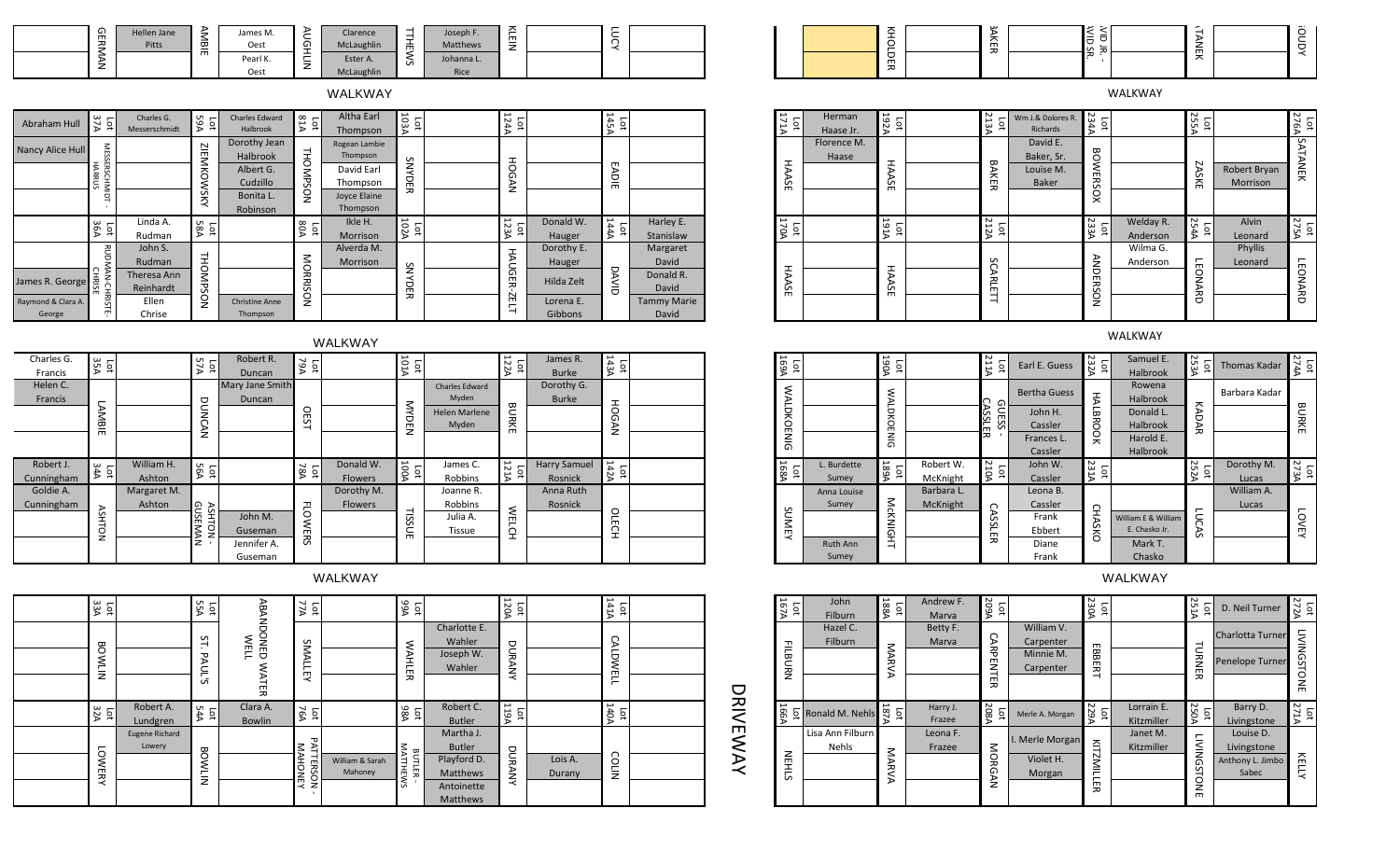| Charles H.<br>Rumbaugh        | 51<br>pоt<br>⋗                 | Jack Hanson<br>Rutter    | 53A<br>Ъđ                      |                      | ΑŠΛ<br><b>pdt</b>    | John Pav       | A7A<br>$\overline{5}$          | Joseph M.<br>Kaleita   | 118A<br><b>pdt</b>   |               | Lot<br>139A                  | Robert C.<br>Sennett |
|-------------------------------|--------------------------------|--------------------------|--------------------------------|----------------------|----------------------|----------------|--------------------------------|------------------------|----------------------|---------------|------------------------------|----------------------|
| Goldie H.                     | РUТ                            | Eleanor A.               |                                |                      |                      | Betty J.       |                                | June A.                |                      |               | æ                            | Jane E.              |
| Rumbaugh                      | 巴                              | Rutter                   |                                |                      |                      | Pay            |                                | Kaleita                |                      |               | $\overline{z}$               | Sennett              |
| <b>Ruth McCauley</b><br>Berry | MAN/BRASHEAR<br>GUS            | John and Judy<br>Guseman | KEBB                           | C. Linda<br>Kebberly | PAV                  | William<br>Pay | ξ<br>EITA                      |                        | <b>GRAY</b>          |               | $\blacksquare$<br>⋣          |                      |
| Anna Belle                    | m                              |                          | ERLY                           |                      |                      |                |                                |                        |                      | Betty J.      |                              |                      |
| <b>McCauley</b>               |                                | Louise Brashear          |                                |                      |                      |                |                                |                        |                      | Mason         |                              |                      |
| Harmer W.                     | AOE<br>$\overline{\mathsf{q}}$ |                          | 52A<br>$\overline{\mathsf{P}}$ |                      | ΑA<br>$\overline{a}$ |                | 96A<br>$\overline{\mathsf{p}}$ |                        | 11<br>$\overline{5}$ | John A. Mason | Lot<br>138                   | Donald A.            |
| Thompson                      |                                |                          |                                |                      |                      |                |                                |                        | ↘<br>ъ               |               | ъ                            | Blosser Sr.          |
| May C.                        |                                |                          |                                |                      |                      |                |                                |                        |                      | Ella G. Mason |                              | Diana J.             |
| Thompson                      |                                |                          |                                |                      |                      |                | KALEITA                        |                        |                      |               | 보<br>$\mathbf{\overline{u}}$ | Blosser              |
| Glenn W.                      |                                |                          | KEBBERLY                       |                      | 듮<br>≖               |                |                                |                        | MAS                  | John Mason    | ā<br>OMP                     | Brian H.             |
| Thompson                      |                                |                          |                                |                      | Ë                    |                |                                | <b>Terry May Scott</b> | ğ                    |               | SSE<br>S<br>고                | Thompson             |
| N. Jean                       |                                |                          | 三个                             |                      |                      |                | SCOTT                          |                        |                      |               | ္ဘ                           | Barrry               |
| Thompson                      |                                |                          |                                |                      |                      |                |                                | Donna M. Scott         |                      |               |                              | Thompson             |

WALKWAY

| <b>John</b><br>Thompson                         | <b>29A</b><br>Lot          | Charles B.<br><b>Martin</b>        | <b>51A</b><br><b>pdt</b>     | Paul S. Fike Jr.                                   | <b>Lot</b><br>73Α     | Charles A.<br>Maust    | 6<br>$\overline{\mathsf{P}}$<br>Š | Lindsay B.<br>Walters Jr.                          | $\overline{\overline{u}}$<br>$\overline{\mathsf{p}}$<br>g<br>D | Ralph E.<br>Fisher Sr.                      | <b>ATEL</b><br>ğ         |  |
|-------------------------------------------------|----------------------------|------------------------------------|------------------------------|----------------------------------------------------|-----------------------|------------------------|-----------------------------------|----------------------------------------------------|----------------------------------------------------------------|---------------------------------------------|--------------------------|--|
| Beulah A.<br>Thompson<br>Charles H.<br>Thompson | $\leq$<br><b>ARTI</b><br>z | Odessa Thompson<br>Martin          | 끚<br>m                       | Thelma P.<br><b>Fike</b><br>Paul S.<br><b>Fike</b> | MAUST                 | Margaret J.<br>Maust   | <b>NAL</b><br>뷰                   | Madelyn M.<br>Walters<br>Lindsey B.<br>Walters III | $\mathbf \tau$<br>Ë<br>$\blacksquare$<br>ᆽ                     | Dorothy H.<br>Fisher<br>Amanda B.<br>Fisher | <b>HARRIS</b>            |  |
|                                                 | ₹,<br>m                    |                                    |                              | Thomas Jay<br><b>Stiffler</b>                      |                       |                        | 55                                | Karen J.<br>Walters                                |                                                                | Stacy Lyn<br><b>Halbrook</b>                |                          |  |
| Samuel C.<br>Miller                             | 28A<br>$\overline{5}$      | Ralph P.<br><b>Morrison</b>        | <b>50A</b><br>$\overline{5}$ |                                                    | ASN<br>$\overline{5}$ | Clement<br>Kapalko Jr. | <b>AAA</b><br>$\overline{5}$      |                                                    | 11<br>Lot<br>ሄ                                                 |                                             | <b>ASEL</b><br><u>із</u> |  |
| Goldie V.<br>Miller                             | ⋚                          | Bertha P.<br><b>Morrison</b>       |                              |                                                    |                       | Evelyn M.<br>Kapalko   |                                   | A. Glenn<br>Meyer                                  |                                                                | Edward E.<br><b>Koontz</b>                  |                          |  |
| Scott R.<br><b>McGinnis</b>                     | 克品                         | <b>Terry Ralph</b><br>Morrison Jr. | HULL<br>L                    | Charles W.<br>Hull                                 | KAP<br>ΆLΚ            | Andrew F.<br>Kapalko   | $\leq$<br>≺<br>m<br>ᆽ             |                                                    | $\tilde{8}$<br>Ē                                               | Vera L.<br>Koontz                           | HARRI                    |  |
|                                                 | g                          |                                    |                              | Loma M.<br>Hull                                    | Ö                     |                        |                                   |                                                    | N                                                              |                                             | $\sim$                   |  |

| James A.<br>Gillick | $\sim$<br>$\overline{5}$<br>λ, |                                                         | 49A<br>$\overline{5}$          | John W.<br>Hull                                             | AIT<br>$\overline{\mathsf{p}}$ | Francis M.<br>Cunningham                | Lot<br>93A                   | Edward T.<br>Jackson                                                   | <b>APII</b><br>Гot | Harry M.<br>Klink               | 135A<br>$\overline{\mathtt{q}}$ |                                                   |
|---------------------|--------------------------------|---------------------------------------------------------|--------------------------------|-------------------------------------------------------------|--------------------------------|-----------------------------------------|------------------------------|------------------------------------------------------------------------|--------------------|---------------------------------|---------------------------------|---------------------------------------------------|
| Mary V.<br>Gillick  | McN<br>⋗<br>⊣                  | Robert E.<br><b>McNatt</b><br>Mabel E.<br><b>McNatt</b> | <b>HULL</b>                    | Mary E.<br>Hull<br>Joseph M.<br>Hull<br>Florence L.<br>Hull | <b>ROB</b><br><b>SNIB</b>      |                                         | চ<br>CKS<br>ğ                | Ethel G.<br>Jackson                                                    | NINK               | Dana<br>Klink                   | ᆩ<br>Ö<br>P<br>റ<br>m           | Megan Leora<br>Fordyce<br>Donald Wayne<br>Fordyce |
| Oran N.<br>Thompson | 26A<br>$\overline{5}$          | David E.<br>Cooley                                      | 48A<br>$\overline{\mathsf{p}}$ | Johnathan<br>Hull Sr.                                       | 70A<br>$\overline{\mathtt{q}}$ | Alvin J.<br>Wolfe                       | A26<br>Ìо                    | Mark D.<br>Hagerman                                                    | <b>ASII</b><br>Ъđ  | <b>Harold Miles</b><br>Lindeman | 134<br>$\Xi$                    |                                                   |
| Ida M.<br>Thompson  | THOMP<br>COOLEY<br>Šon         | Anita L. Cooley                                         | <b>HULL</b>                    | Kathryn J.<br>Hull<br>Ella<br>Hull<br>Wilmer W.<br>Hull     | <b>ROBBINS</b>                 | H. Joann<br>Wolfe<br>Susan A.<br>Fisher | <b>HAGERMAN</b><br>THORMPSON | Jean F.<br>Hagerman<br>Harvey H.<br>Thompson<br>Lois Hanks<br>Thompson | LINDEMAN           | Betty M.<br>Lindeman            | McC<br>O<br>≺                   |                                                   |

WALKWAY

| Kennedy O.                       | Jonathan<br>$\sim$<br>∼    | $\sigma$<br>$\overline{\phantom{0}}$<br>-CO | . |          | _<br>ພ   | C. Harold    |
|----------------------------------|----------------------------|---------------------------------------------|---|----------|----------|--------------|
| O.<br><br>Moore<br>$\rightarrow$ | $\cdot$<br>Hull Jr.<br>. . | $\cdot$                                     |   | N<br>. . | ພ<br>. . | <b>McCov</b> |

| WALKWAY                           |                         |                                                                |                      |                                                          |                                          |                                                                   |                  |                                 |                  |                              |                                  |                                                                         |                        | WALKWAY                                                          |             |                      |                      |
|-----------------------------------|-------------------------|----------------------------------------------------------------|----------------------|----------------------------------------------------------|------------------------------------------|-------------------------------------------------------------------|------------------|---------------------------------|------------------|------------------------------|----------------------------------|-------------------------------------------------------------------------|------------------------|------------------------------------------------------------------|-------------|----------------------|----------------------|
| John Pav                          | <b>b7A</b>              | Joseph M.<br>Kaleita                                           | Lot $\frac{1}{118A}$ |                                                          | Lot<br>139A                              | Robert C.<br>Sennett                                              | 165A<br><u>ਕ</u> |                                 | $\frac{1}{186A}$ |                              | $\frac{\text{lot}}{\text{207A}}$ | Wendell and<br>Kathleen Wolfe                                           | Lot<br>228A            | John Wayne<br>Abbey                                              | Lot<br>249A | Albert F.<br>George  | Lot $\frac{1}{270A}$ |
| Betty J.<br>Pav<br>William<br>Pav | KALEITA                 | June A.<br>Kaleita                                             | GRAY                 | Betty J.<br>Mason                                        | SENNETT                                  | Jane E.<br>Sennett                                                |                  |                                 | KMETZ            |                              | <b>WOLFE</b>                     |                                                                         | <b>ABBEY</b>           | Beulah A.<br>Abbey<br>Larry W.<br>Abbey                          | SPONTAK     | Dolores C.<br>George | <b>RITTENHOUSE</b>   |
|                                   | Lot<br>96               |                                                                | 117A                 | John A. Mason                                            | $\frac{L \text{ot}}{138A}$               | Donald A.<br>Blosser Sr.                                          | 164A<br>়ু       |                                 | 185<br>101       | Robert G.<br><b>Sickles</b>  | Lot<br>206A                      | Richard L.<br><b>Bates</b>                                              | 227A<br>227A           | Lawrence L.<br>Clingerman                                        | Lot<br>248A |                      | 105<br>269A          |
|                                   | <b>KALEITA</b><br>SCOTT | Terry May Scott<br>Donna M. Scott                              | <b>NOSVM</b>         | Ella G. Mason<br>John Mason                              | THOMPSON<br>a<br>$\circ$<br>Ü<br>ūń<br>ᆽ | Diana J.<br>Blosser<br>Brian H.<br>Thompson<br>Barrry<br>Thompson | CRAIG            |                                 | SIC<br>KLES      | Phyllis J.<br><b>Sickles</b> | BATES-I<br><b>RANKIN</b>         | Katherine J.<br><b>Bates</b><br>Gary<br>Rankin<br>Bonnie<br>Rankin      | <b>CLINGERMAN</b>      | Sarah J.<br>Martin<br>Martin<br>Glenn                            | <b>ROHN</b> |                      | <b>BALLING</b>       |
| WALKWAY                           |                         |                                                                |                      |                                                          |                                          |                                                                   |                  |                                 |                  |                              |                                  |                                                                         |                        | WALKWAY                                                          |             |                      |                      |
| Charles A.<br>Maust               | <b>95A</b>              | Lindsay B.<br>Walters Jr.                                      | Lot<br>$116A$        | Ralph E.<br>Fisher Sr.                                   | עצ<br>זסן                                |                                                                   | 163A             |                                 | 184A<br>184A     | Corey A.<br>Silbaugh         | Lot<br>205A                      | Virginia M.<br>Smith                                                    | 226A<br>$\overline{5}$ |                                                                  | Lot<br>247A |                      | 101<br>268A          |
| Margaret J.<br>Maust              | <b>WALTERS</b>          | Madelyn M.<br>Walters<br>Lindsey B.<br>Walters III<br>Karen J. | <b>FISHER</b>        | Dorothy H.<br>Fisher<br>Amanda B.<br>Fisher<br>Stacy Lyn | <b>HARRIS</b>                            |                                                                   | <b>HALBRO</b>    | Charles<br>Halbrook<br>$\cdots$ | <b>MYERS</b>     |                              | SANTORE<br><b>FRANT</b>          | Michael J.<br>Smith<br><b>Thomas Charles</b><br>Frantz<br>Marylin Owens | <b>RAYMOND</b>         | Cathy D.<br>VanSickle<br>Harold E.<br>Raymond Sr.<br>Nettie June | RAYMOND     |                      | <b>JENKINS</b>       |

| a G. Mason<br>hn Mason                                                    | 보<br><b>BLOSSER</b><br>NOSdMO<br>$\mathbf{r}$ | Diana J.<br>Blosser<br>Brian H.<br>Thompson<br>Barrry<br>Thompson | CRAIG               |                                                                      | $\overline{6}$<br><b>ICKLE</b><br>ü    | Phyllis J.<br><b>Sickles</b> | <b>BATE</b><br>ü<br><b>RANKIN</b>      | Katherine J.<br><b>Bates</b><br>Gary<br>Rankin<br>Bonnie<br>Rankin                | <b>CLINGERMAN</b> | Sarah J.<br>Martin<br>Martin<br>Glenn                                       | <b>ROHM</b>      | <b>BALLING</b>         |
|---------------------------------------------------------------------------|-----------------------------------------------|-------------------------------------------------------------------|---------------------|----------------------------------------------------------------------|----------------------------------------|------------------------------|----------------------------------------|-----------------------------------------------------------------------------------|-------------------|-----------------------------------------------------------------------------|------------------|------------------------|
|                                                                           |                                               |                                                                   |                     |                                                                      |                                        |                              |                                        |                                                                                   |                   | <b>WALKWAY</b>                                                              |                  |                        |
| Ralph E.<br>Fisher Sr.                                                    | 137A<br>Ìоt                                   |                                                                   | 163A<br>Гot         |                                                                      | <b>184A</b><br>Lot                     | Corey A.<br>Silbaugh         | <b>205A</b><br>$\overline{\mathtt{o}}$ | Virginia M.<br>Smith                                                              | 226A<br>pс        |                                                                             | <b>ATA</b><br>Ìо | 101<br>Apl             |
| orothy H.<br>Fisher<br>manda B.<br>Fisher<br>Stacy Lyn<br><b>Halbrook</b> | <b>HARRIS</b>                                 |                                                                   | <b>HALBR</b><br>ÖOK | Charles<br><b>Halbrook</b><br>Denise Halbrook                        | <b>MYERS</b>                           |                              | SANTORE<br>FRANTZ                      | Michael J.<br>Smith<br><b>Thomas Charles</b><br>Frantz<br>Marylin Owens<br>Frantz | RAYMOND           | Cathy D.<br>VanSickle<br>Harold E.<br>Raymond Sr.<br>Nettie June<br>Raymond | <b>RAYMOND</b>   | <b>JENKINS</b>         |
|                                                                           | Lot<br>136A                                   |                                                                   | 162A<br>Гot         | Gerald A.<br>Spellman                                                | <b>ASS1</b><br>$\overline{\mathsf{p}}$ |                              | 204A<br>ĒС                             | Robert C.<br>Miller                                                               | 101<br>101        | Harold E.<br>Raymond Jr.                                                    | 246A<br>Ĕф       | 267A<br>$\overline{5}$ |
| Edward E.<br>Koontz<br>Vera L.<br>Koontz                                  | <b>HARRIS</b>                                 |                                                                   | WHITLAT<br>오        | Lois J.<br>Spellman<br>David J.<br>Whitlatch<br>Jean A.<br>Whitlatch |                                        |                              | <b>NILL</b><br>m<br>ᆽ<br>SCHUP<br>Ō    | Lorraine<br>Miller                                                                | <b>RAYMOND</b>    |                                                                             | <b>RAYMOND</b>   | JENKINS                |





WALKWAY

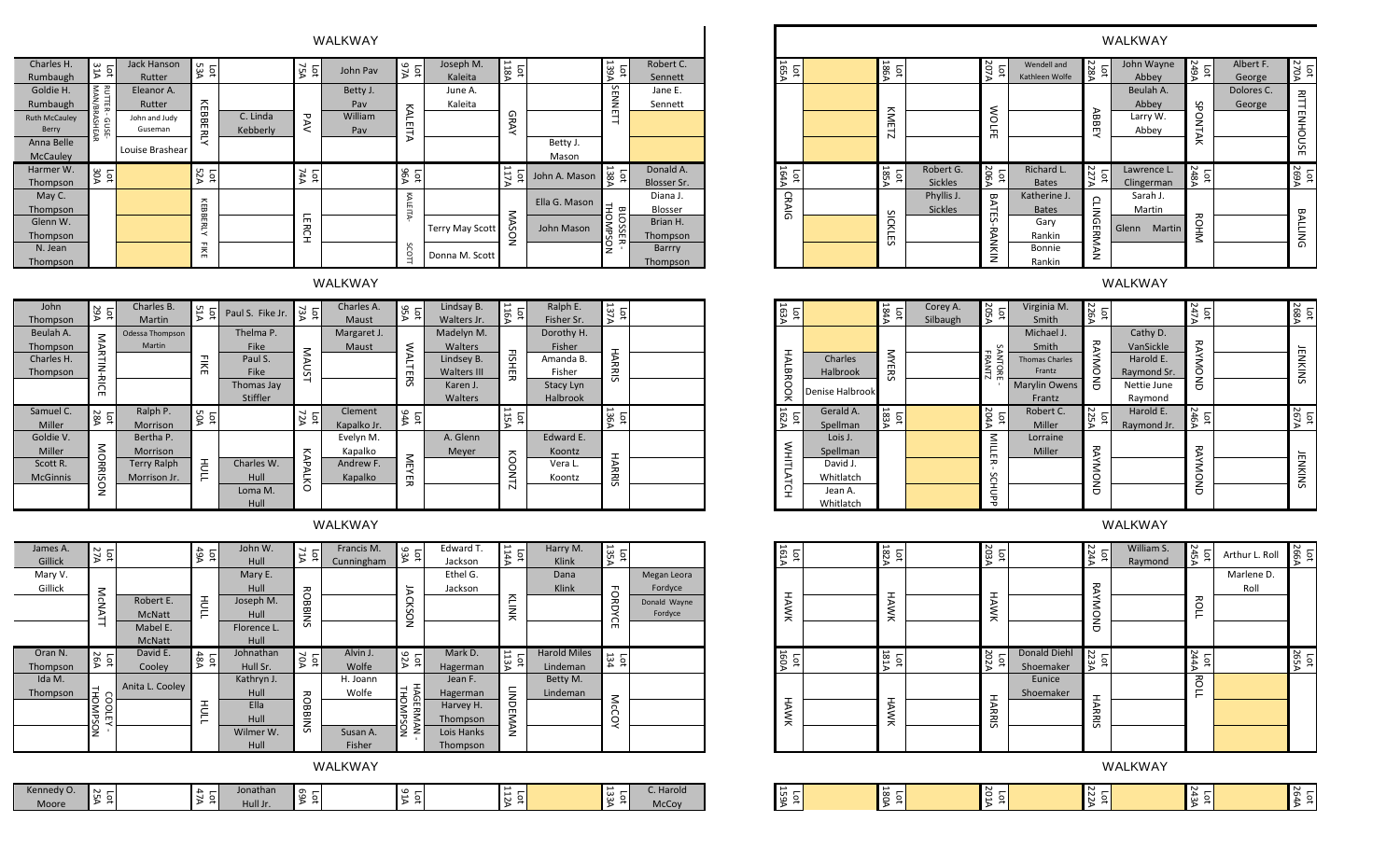| Armeda<br>Moore<br>Frank Grey<br>Moore<br>Kennedy<br>Moore | MOORE                          | HULL        | Barbara Ann<br>Hull<br>Ollie A.<br>Derhammer    | <b>WANNAY</b><br>VANAWAY | Hubert S.<br>Murphy<br>Margaret Louise<br>Warman | DEAN                |                                        |                                                 | McCOY | Helen B.<br>McCoy<br>William T.<br>Lilley Jr. |
|------------------------------------------------------------|--------------------------------|-------------|-------------------------------------------------|--------------------------|--------------------------------------------------|---------------------|----------------------------------------|-------------------------------------------------|-------|-----------------------------------------------|
| Charles R.<br>Thompson                                     | <b>24A</b><br><b>Lot</b>       | Lot<br>46A  | Leroy R.<br>Thompson                            | Lot<br>68A               | Alan Roy<br>Terry Jr.                            | <b>A06</b><br>Lot   | <b>ALLI</b><br>$\overline{\mathsf{p}}$ | John Stirling<br>Doyle                          |       |                                               |
| Sara P.<br>Thompson<br>Annette M.<br>Williams              | <b>THOMPS</b><br>$\tilde{S}$   | THOMPSON    | Margaret V.<br>Thompson<br>Joyce L.<br>Thompson | <b>TERRY</b>             | Lonza J.<br>Terry<br>Barbara A.<br>Terry         | <b>TERRY</b>        | DOYLE                                  | Ann Louise West<br>Doyle<br>Michael V.<br>Doyle |       |                                               |
|                                                            |                                |             | WALKWAY                                         |                          |                                                  |                     |                                        |                                                 |       |                                               |
| John R.<br><b>Williams</b>                                 | 23A<br>$\overline{\mathtt{p}}$ | Lot<br>45A  |                                                 | 67A<br>Ìоt               |                                                  | <b>A9A</b><br>$\Xi$ |                                        |                                                 |       |                                               |
| Dorine L.<br>Williams                                      | E                              | <b>VARE</b> | Logan James<br>Minor                            | 공                        |                                                  | HOLM                |                                        |                                                 |       |                                               |

| <b>158A</b><br>Ìоt | <b>179A</b><br>Ъđ | <b>AOOZ</b><br>Lot | <b>221A</b><br>р | 242A<br>$\overline{5}$ | 263A<br>Ìоt |
|--------------------|-------------------|--------------------|------------------|------------------------|-------------|
| <b>COFFMAN</b>     |                   |                    |                  |                        |             |

| $1$ viouic        |                       |                |                |                |                     | iviui pii y     |              |  |
|-------------------|-----------------------|----------------|----------------|----------------|---------------------|-----------------|--------------|--|
| <b>Frank Grey</b> | MOORE                 |                | HULL           | Barbara Ann    | MURPHY<br>YAWANC    | Margaret Louise | DEAN         |  |
| Moore             |                       |                |                | Hull           |                     | Warman          |              |  |
| Kennedy           |                       |                |                | Ollie A.       |                     |                 |              |  |
| Moore             |                       |                |                | Derhammer      |                     |                 |              |  |
| Charles R.        | Lot<br>$24A$          |                | Lot            | Leroy R.       | Lot<br>68A          | Alan Roy        | 90A          |  |
| Thompson          |                       |                | 46A            | Thompson       |                     | Terry Jr.       |              |  |
| Sara P.           |                       |                |                | Margaret V.    |                     | Lonza J.        |              |  |
| Thompson          | THOMPSON              |                | THOMPSON       | Thompson       |                     | Terry           |              |  |
|                   |                       |                |                | Joyce L.       | <b>TERRY</b>        | Barbara A.      | <b>TERRY</b> |  |
|                   |                       |                |                | Thompson       |                     | <b>Terry</b>    |              |  |
| Annette M.        |                       |                |                |                |                     |                 |              |  |
| <b>Williams</b>   |                       |                |                |                |                     |                 |              |  |
|                   |                       |                |                | <b>WALKWAY</b> |                     |                 |              |  |
|                   |                       |                |                |                |                     |                 |              |  |
| John R.           | Lot<br>$\frac{1}{23}$ |                | Lot<br>45A     |                | Lot<br>$67A$        |                 | Lot<br>89A   |  |
| <b>Williams</b>   |                       |                |                |                |                     |                 |              |  |
| Dorine L.         |                       |                |                | Logan James    |                     |                 |              |  |
| Williams          |                       |                |                | Minor          |                     |                 | HOLM         |  |
|                   | <b>LEWIS</b>          |                | <b>VARESKO</b> |                | HOLM                |                 |              |  |
|                   |                       |                |                |                |                     |                 |              |  |
|                   |                       |                |                |                |                     |                 |              |  |
|                   |                       |                |                |                |                     |                 |              |  |
| Roger E.          | $rac{1}{239}$         | William E.     | Lot<br>$240$   | VARESKO        | Lot $\frac{1}{241}$ | <b>HOLM</b>     |              |  |
| Hull              |                       | Lewis          |                |                |                     |                 |              |  |
| Patricia Ann      |                       | Sara E. Lewis  |                | VARESKO        |                     |                 |              |  |
| Hull              | <b>LEWIS</b>          |                |                |                |                     |                 |              |  |
|                   |                       | Alvie J. Lewis |                |                |                     |                 |              |  |
|                   |                       |                |                |                |                     |                 |              |  |
|                   |                       |                |                |                |                     |                 |              |  |
|                   |                       |                |                |                |                     |                 |              |  |
|                   |                       |                |                |                |                     |                 |              |  |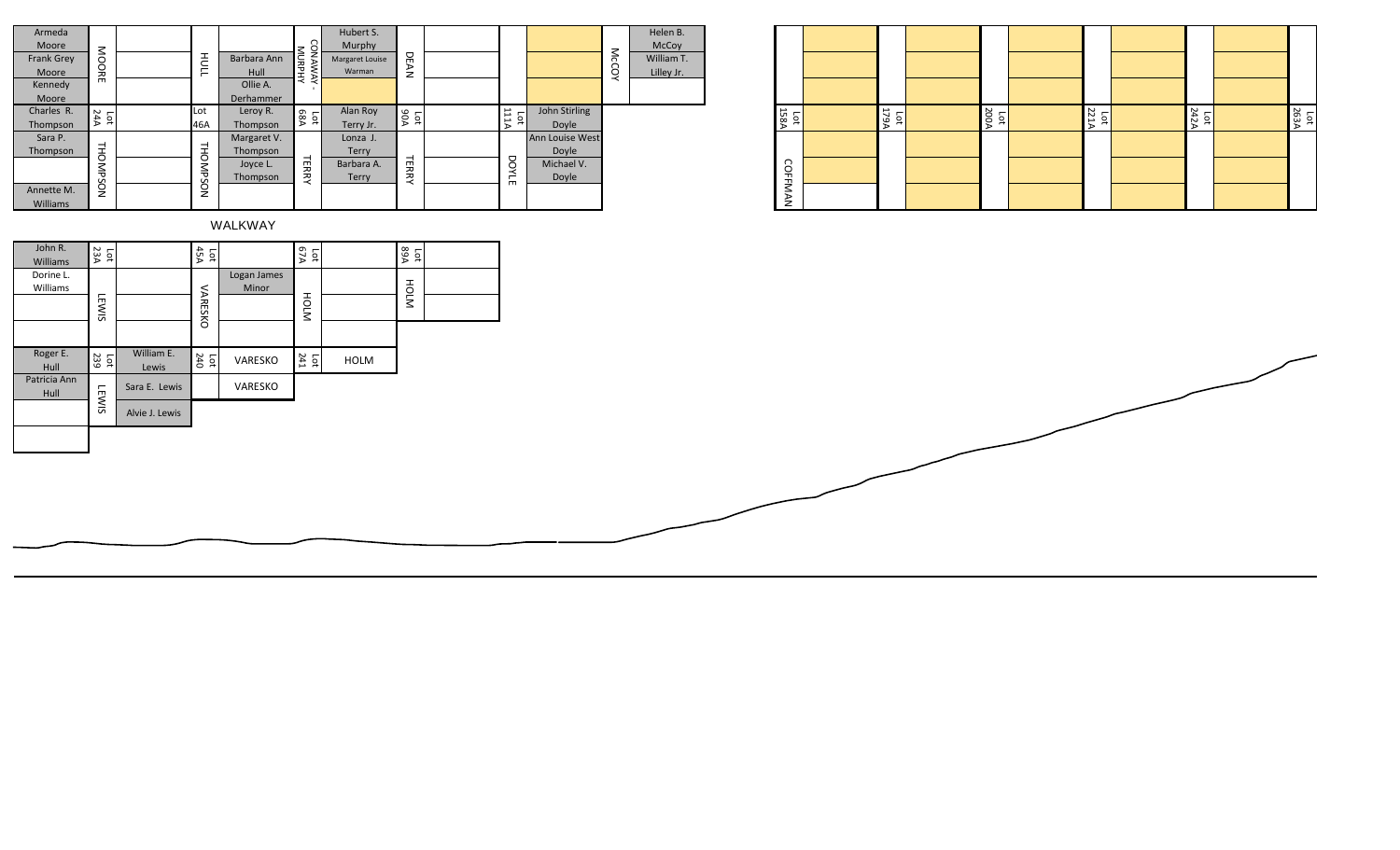

Lot<br>298A

 $\mathbf{\tau}$ 

Goudy

Deborah J. Goudy





























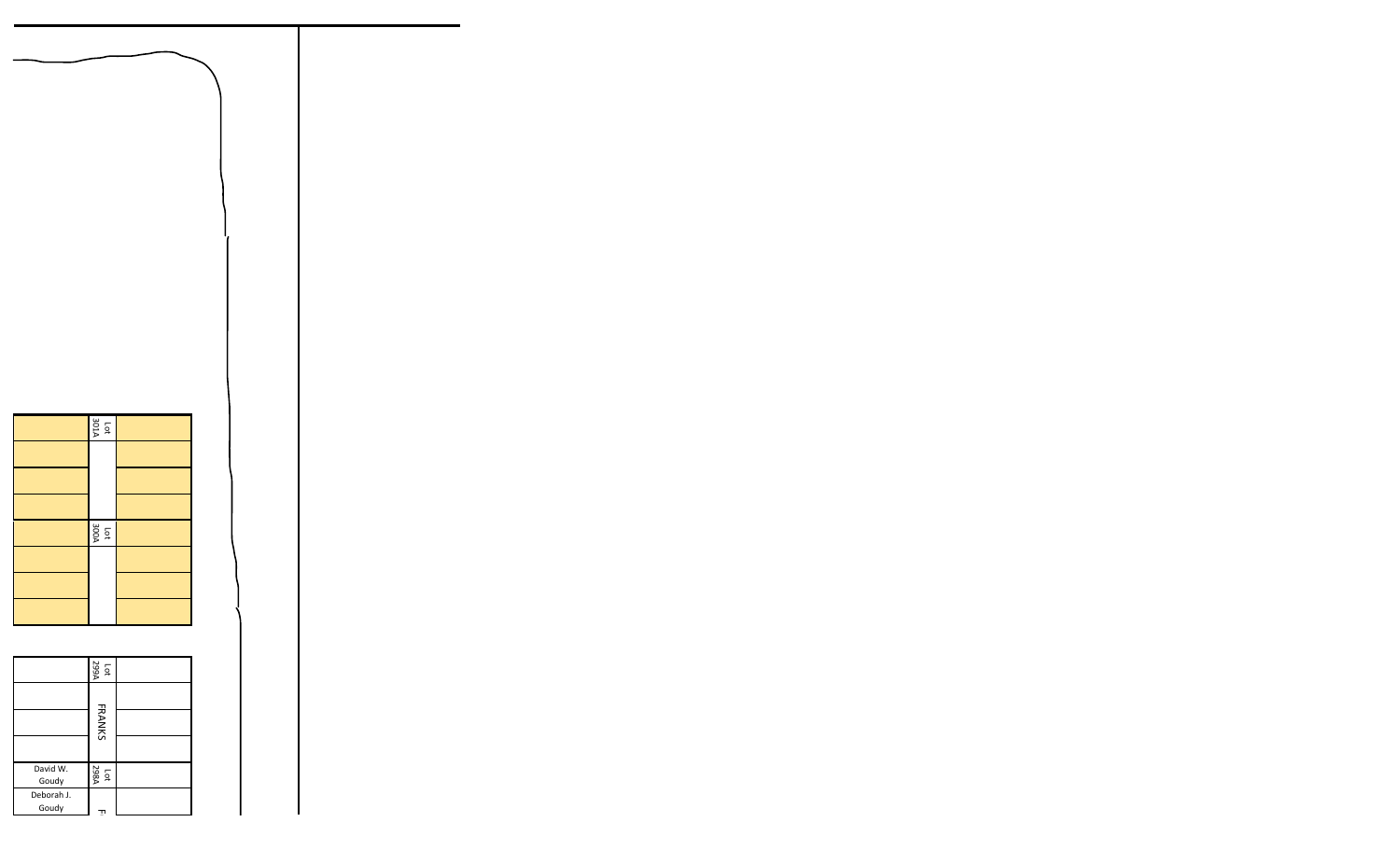| Robert B.<br>Goudy  | OSTER |  |
|---------------------|-------|--|
| Shirley J.<br>Goudy |       |  |

| Robert B.<br>Goudy<br>Shirley J.<br>Goudy | <b>OSTER</b>        |                          |  |
|-------------------------------------------|---------------------|--------------------------|--|
| Gary R. Satanek                           | A797A<br><b>Lot</b> | Dorothy Jean<br>Foster   |  |
| Denise L.<br>Satanek                      | <b>FOSTER</b>       |                          |  |
|                                           | 296A<br>Гot         | William L.<br>Merryman   |  |
|                                           | MERRYMAN            | Catherine E.<br>Merryman |  |

| Robert H.     | <b>295A</b><br>pф             | <b>George Milton</b> |
|---------------|-------------------------------|----------------------|
| <b>Burke</b>  |                               | Kadar                |
| Anna Margaret | KADAR                         | <b>Ruby Eileen</b>   |
| <b>Burke</b>  |                               | Kadar                |
|               |                               | Angela Kadar         |
|               |                               | Rodeheaver           |
|               |                               | George F.Hank        |
|               |                               | Rodeheaver           |
| Paul O.       | <b>4762</b><br>$\overline{5}$ |                      |
| Lovey         |                               |                      |
|               |                               |                      |
| Omeda J.      |                               |                      |
| Lovey         |                               |                      |
| Iva B.        |                               |                      |
| Lucas         |                               |                      |
|               | KADAR                         |                      |

| Iva B.<br>Lucas | KADAR                  |                                                 |
|-----------------|------------------------|-------------------------------------------------|
|                 | 293A<br>Lot            | <b>Delbert</b><br>Rankin                        |
| Joseph A. Sabec | <b>RANKIN</b>          | Rose P.<br>Rankin<br>Alan Curtis A.C.<br>Rankin |
|                 | 292A<br>$\overline{5}$ |                                                 |
|                 | <b>KITZMILLER</b>      |                                                 |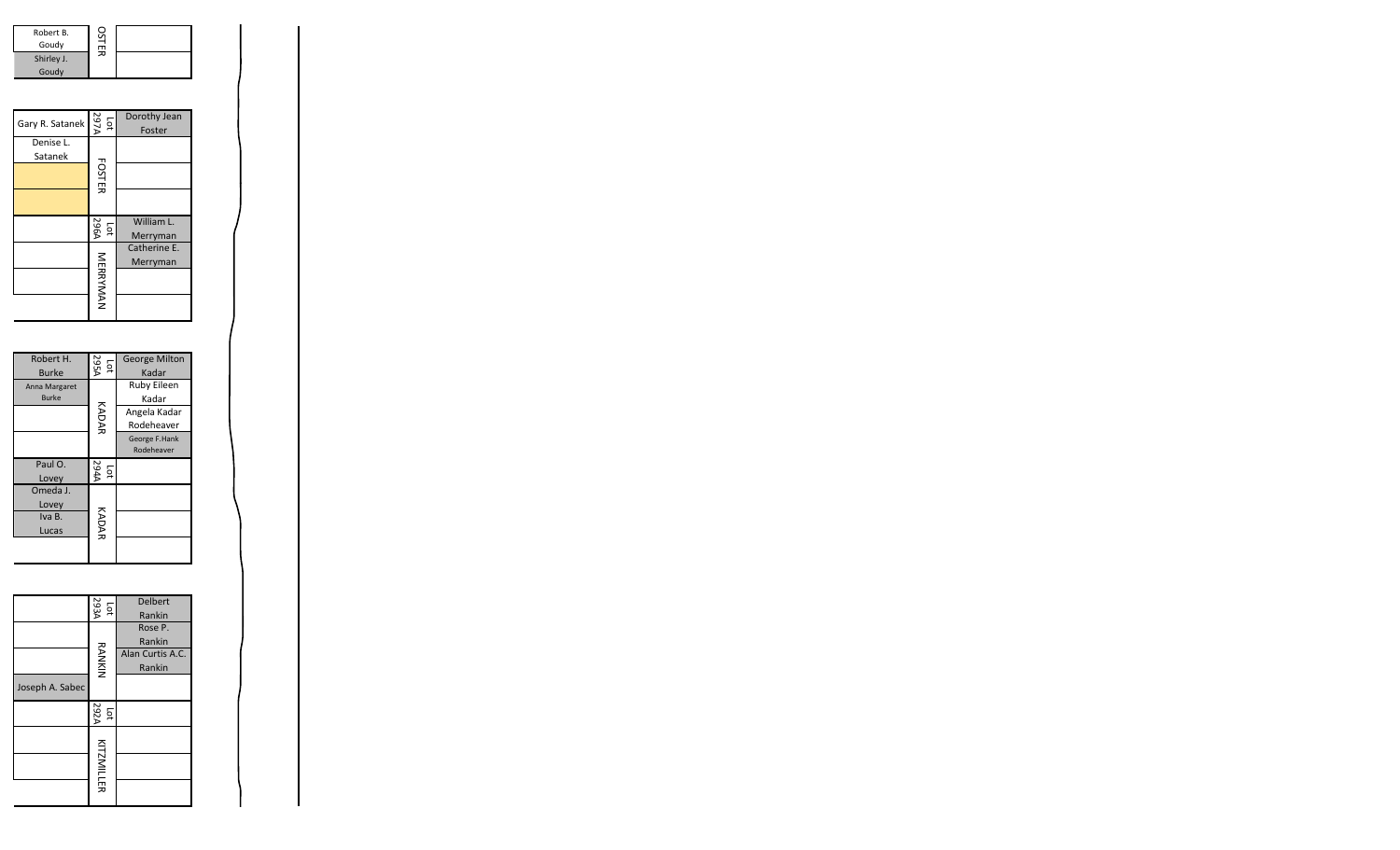|                             | <b>ALES</b><br>$\overline{5}$ | <b>Frederick Foster</b><br>Zeigler Jr. |
|-----------------------------|-------------------------------|----------------------------------------|
|                             |                               | <b>Dolores Ester</b><br>Zeigler        |
|                             | <b>ZEIGLER</b>                | Robert P. Buzz<br>Zeigler              |
|                             |                               | William M. Billy<br>Zeigler            |
| Robert C.<br><b>Balling</b> | <b>290A</b><br>$\overline{5}$ |                                        |
| Elinor J.<br><b>Balling</b> |                               |                                        |
|                             | <b>ZEIGLER</b>                |                                        |
|                             |                               |                                        |

| 289A<br>pс             |                                          |
|------------------------|------------------------------------------|
| DRENNEN                | James H.<br>Drennen<br>Ina P.<br>Drennen |
|                        |                                          |
| 2884<br>$\overline{p}$ | Robert D.<br>Festog                      |
| <b>FESTOG</b>          | Doris A.<br>Festog                       |



| Terrance D. |
|-------------|
| Conner      |